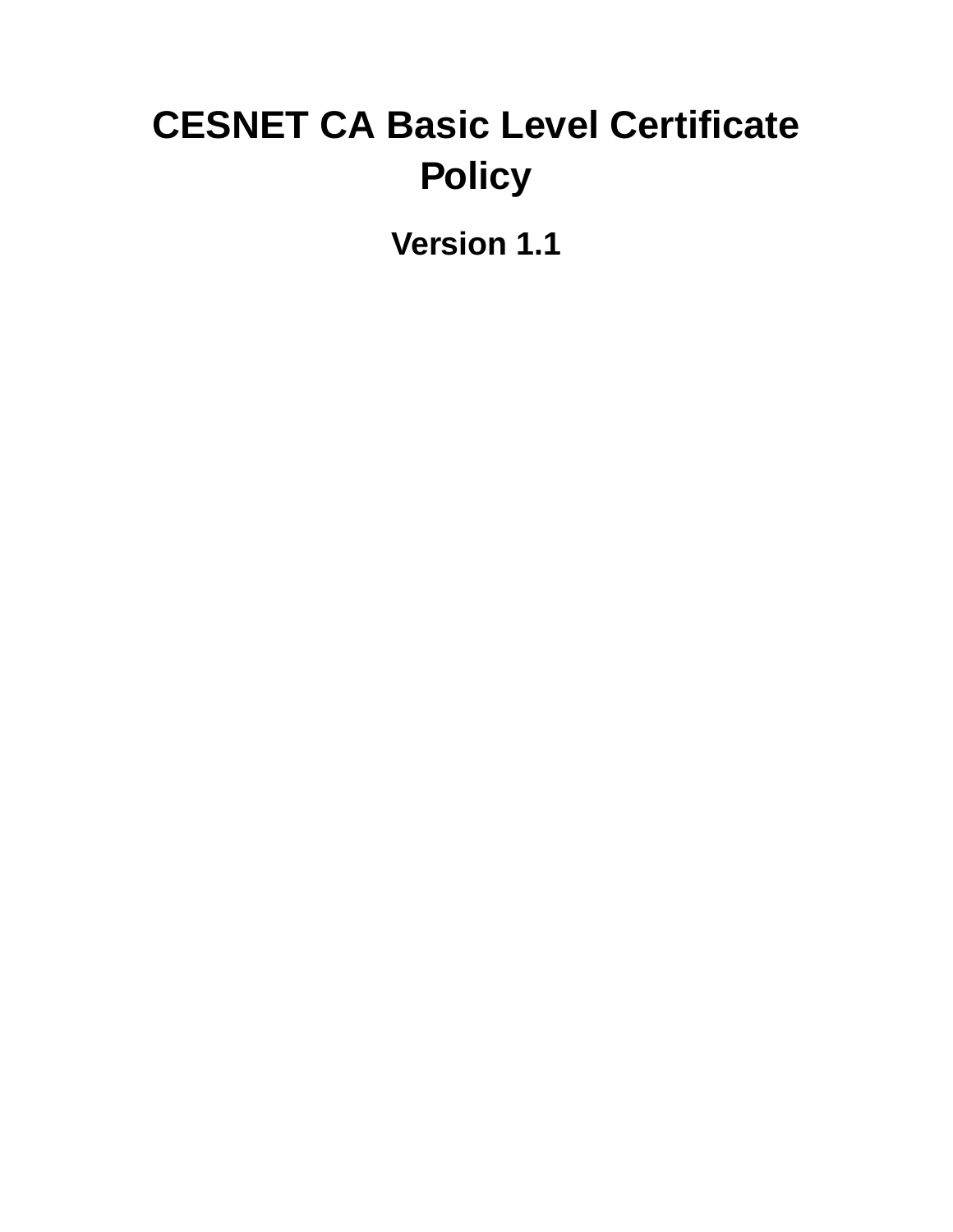# **Table of Contents**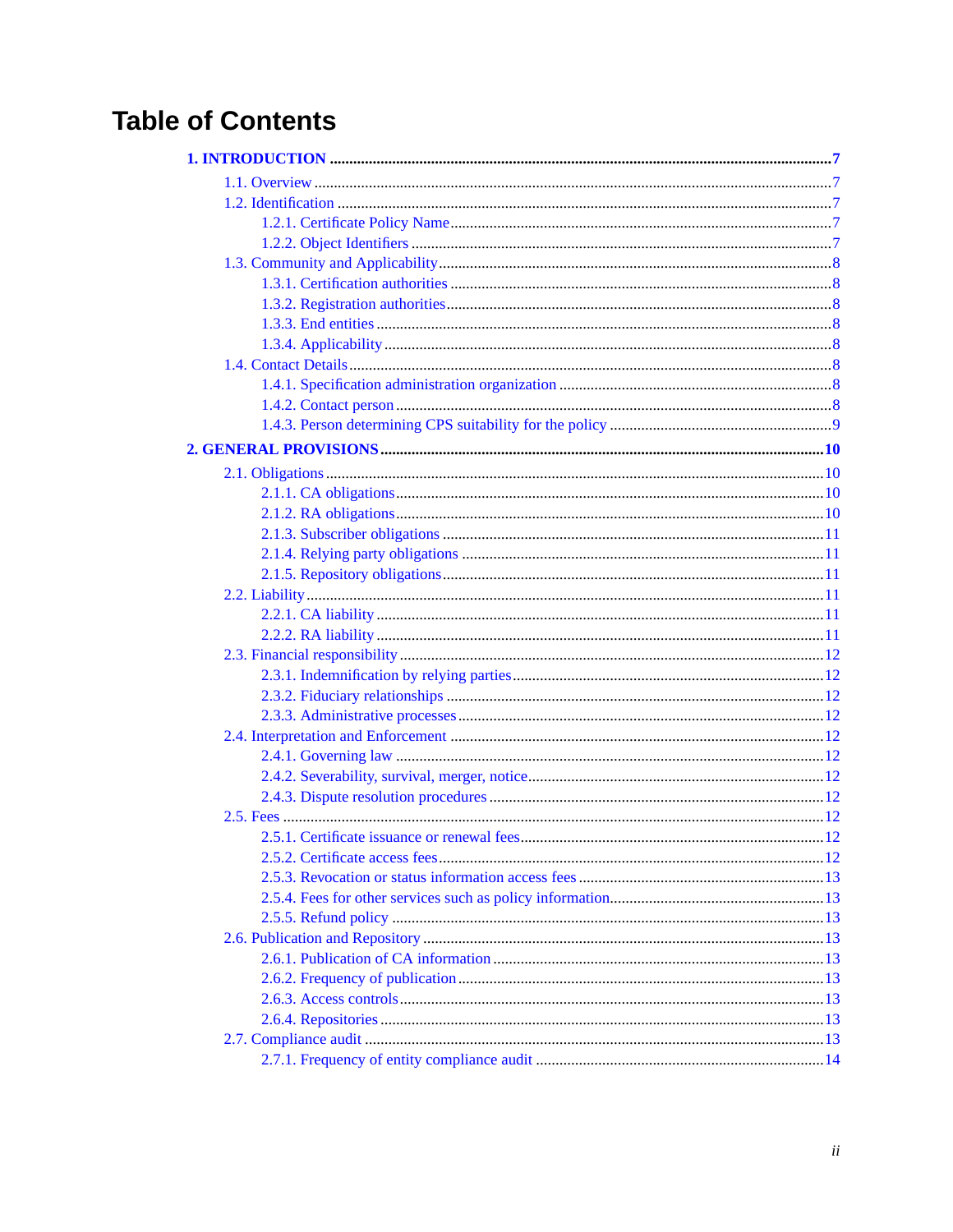| 4.4.14. Checking requirements for other forms of revocation advertisements21 |  |
|------------------------------------------------------------------------------|--|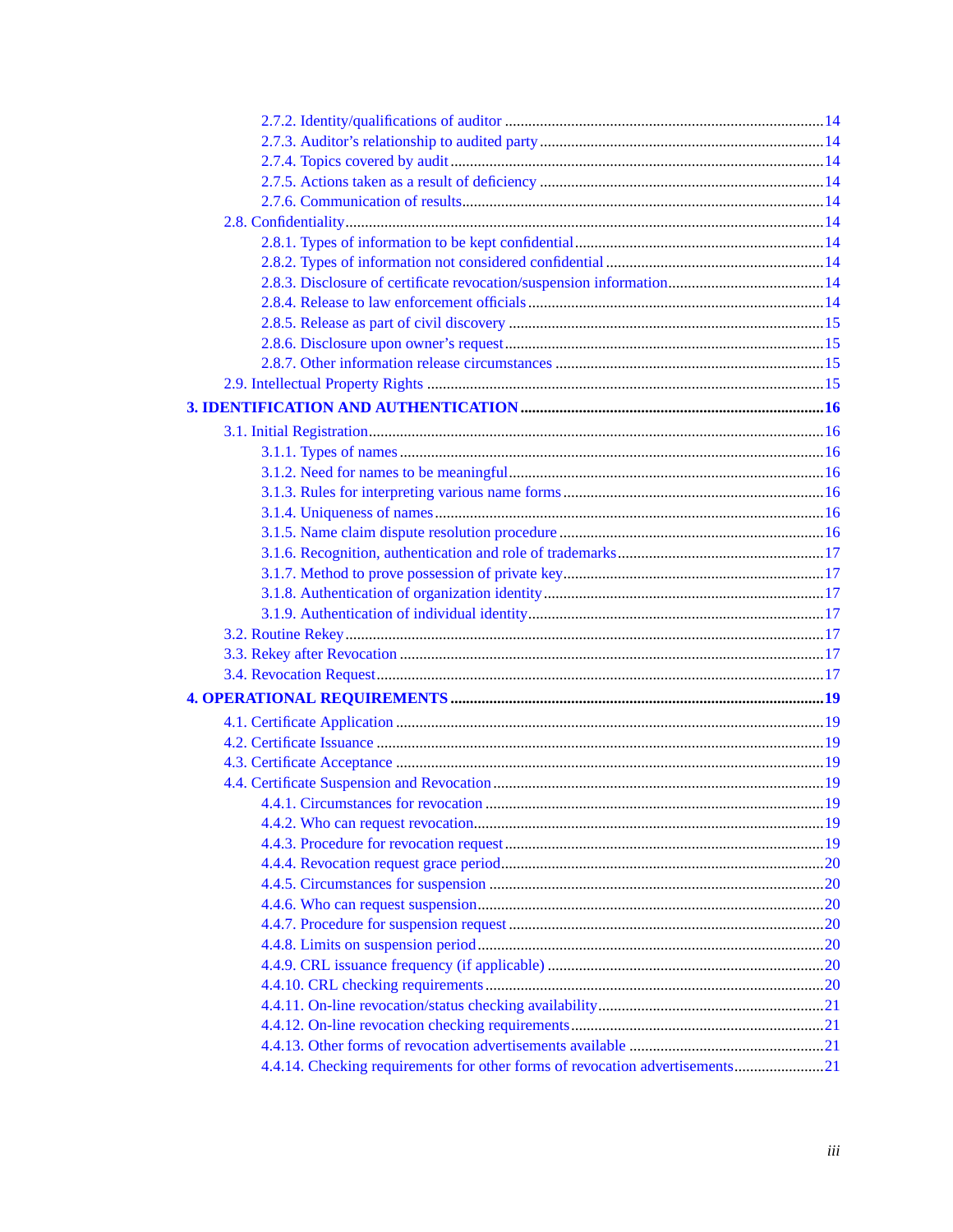| 5.3.1. Background, qualifications, experience, and clearance requirements 26 |  |
|------------------------------------------------------------------------------|--|
|                                                                              |  |
|                                                                              |  |
|                                                                              |  |
|                                                                              |  |
|                                                                              |  |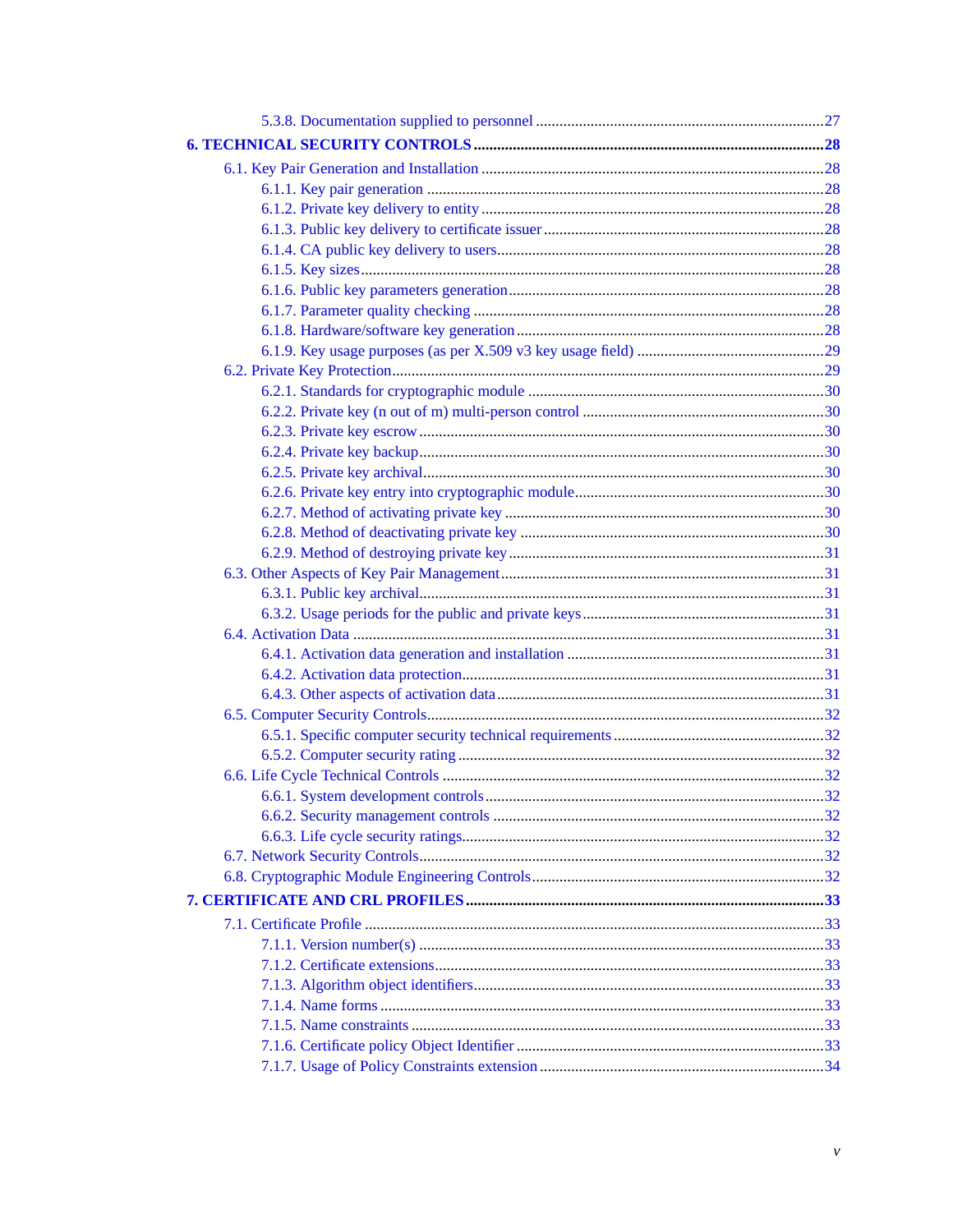| 7.1.9. Processing semantics for the critical certificate policy extension 34 |  |
|------------------------------------------------------------------------------|--|
|                                                                              |  |
|                                                                              |  |
|                                                                              |  |
|                                                                              |  |
|                                                                              |  |
|                                                                              |  |
|                                                                              |  |
|                                                                              |  |
|                                                                              |  |
|                                                                              |  |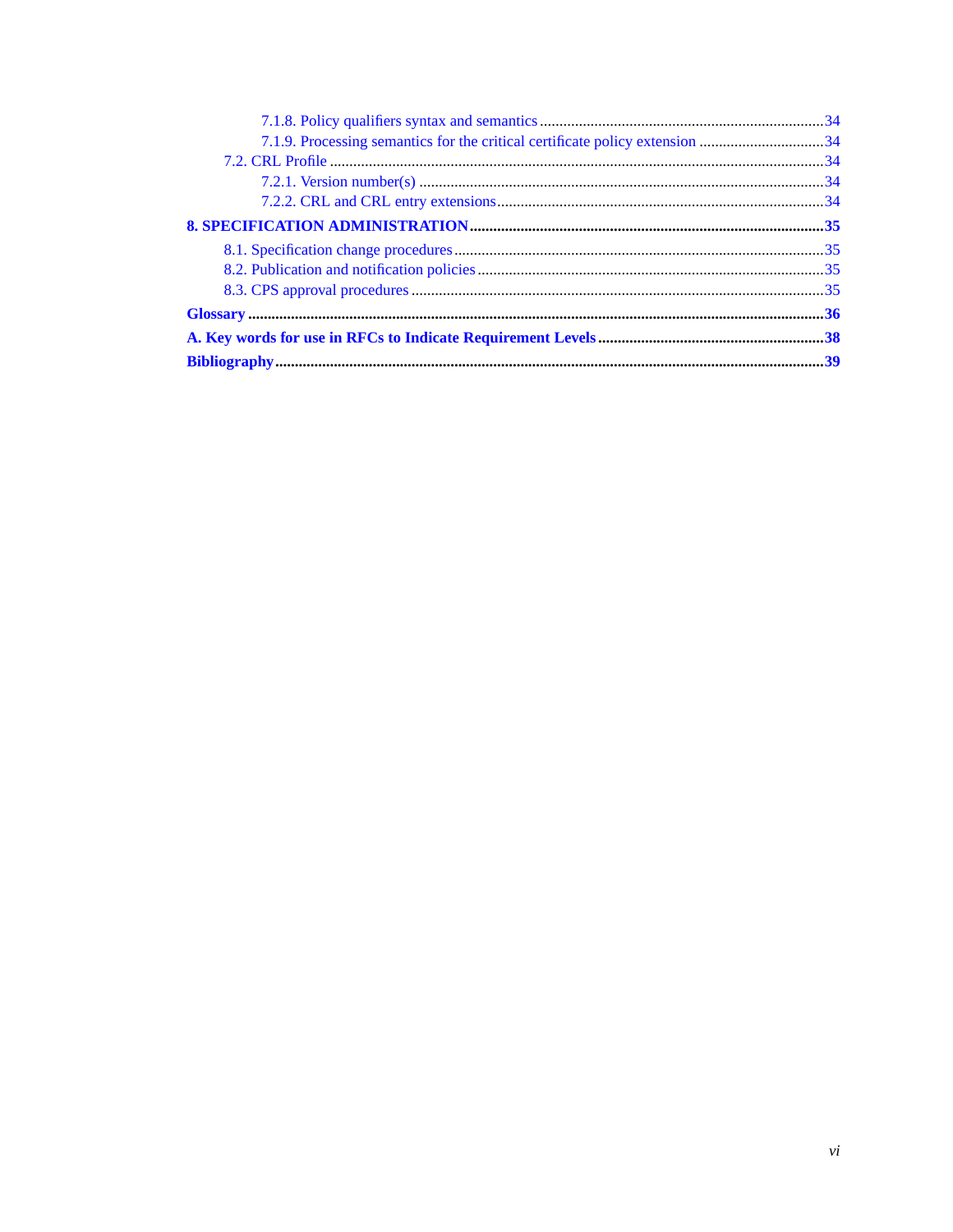## <span id="page-6-0"></span>**1. INTRODUCTION**

This Certificate Policy defines the Basic Level certificate policy for use by the conforming CAs when issuing public key certificates.

This document is consistent with [RFC 2527](#page-38-1). Therefore there are some sections that are maintained for compatibility, although they do not apply exactly to the services required by this CP. *[Glossary](#page-35-0)* provides a glossary of terms used in this document.

Within this document the words "MUST", "MUST NOT", "REQUIRED", "SHALL", "SHALL NOT", "SHOULD", "SHOULD NOT", "RECOMMENDED", "MAY", "OPTIONAL" are to be interpreted as in [RFC 2119](#page-38-2). (See [Appendix A](#page-37-0)).

In this document the expression "conforming CA" is used to indicate a CA whose behavior is conforming to the set of provisions specified in this document.

### <span id="page-6-1"></span>**1.1. Overview**

This CP describes the requirements which MUST be met by a conforming CA in issuing digital certificates.

This CP MAY be used by a relying party to determine the level of trust associated with this policy. An X.509 Version 3 certificate issued by a conforming CA SHOULD contain a reference to this certificate policy.

More detailed information about the practices which a conforming CA employs in its operations in issuing certificates can be found in its Certification Practice Statements (CPS).

### <span id="page-6-3"></span><span id="page-6-2"></span>**1.2. Identification**

### **1.2.1. Certificate Policy Name**

<span id="page-6-4"></span>CESNETCABasicCertificatePolicyv1:1

### **1.2.2. Object Identifiers**

This certificate policy is identified by the following unique registered Object Identifier (OID):

| ISO assigned                               |      |
|--------------------------------------------|------|
| <b>US Department of Defense</b>            |      |
| Internet                                   |      |
| <b>IANA</b> registered private enterprises |      |
| <b>CESNET</b>                              | 8057 |
| PKI                                        |      |
| Certificate Policies                       |      |
| Basic Level Certificate Policy             |      |

*1.3.6.1.4.1.8057.1.2.2.1.1*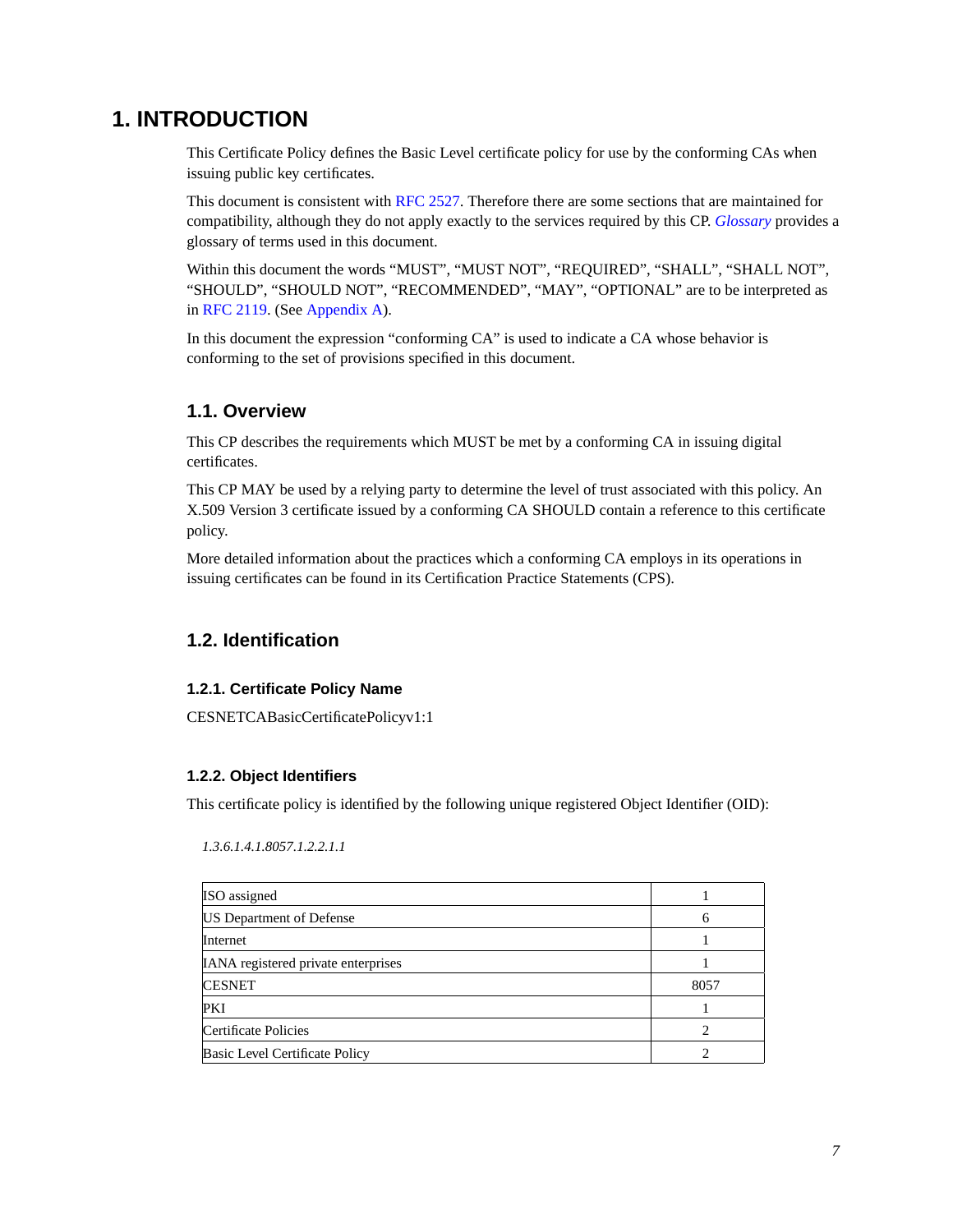| IN.<br>version<br>ΙUΙ<br>$\mu$ via |  |
|------------------------------------|--|
| IN.<br>version<br><b>TAILIN</b>    |  |

### <span id="page-7-0"></span>**1.3. Community and Applicability**

Conforming CAs can choose freely which are the community and applicability of their issued certificates but it MUST clearly specify them in its own CPS.

### <span id="page-7-1"></span>**1.3.1. Certification authorities**

<span id="page-7-2"></span>Conforming CAs MUST operate in full conformance with this CP.

### **1.3.2. Registration authorities**

Registration Authorities (RA) are needed for physical identification/authentication of entities. These authorities MUST not be permitted to issue certificates. The RA MUST sign an agreement with the certifying CA, stating the obligation to adhere to the agreed procedures as identified in the CA's CPS.

<span id="page-7-3"></span>The conforming CA MAY manage the functions of its Registration Authority.

### **1.3.3. End entities**

The targeted end entities can be a natural person (individual or representing an organization) or a computer entity (e.g. a computer, a router or an application), capable of performing cryptographic operations.

<span id="page-7-4"></span>Each conforming CA MUST detail in the CPS who are the end entities that it is willing to certify.

### **1.3.4. Applicability**

Certificates issued by a conforming CA MUST NOT be used for financial transactions.

### <span id="page-7-6"></span><span id="page-7-5"></span>**1.4. Contact Details**

### **1.4.1. Specification administration organization**

<span id="page-7-7"></span>This CP is maintained by CESNET a.l.e. (http://www.cesnet.cz/).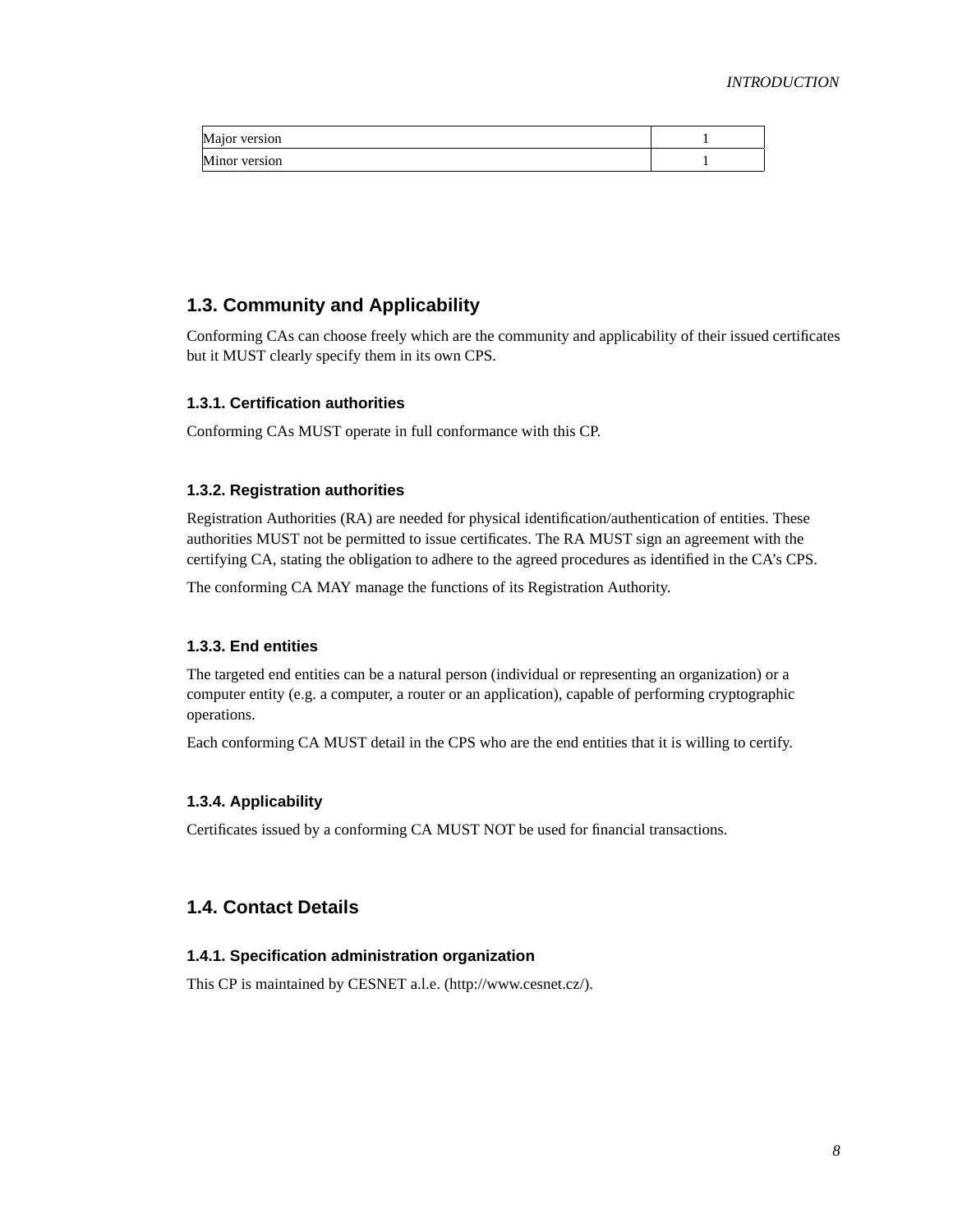### **1.4.2. Contact person**

All questions and comments concerning this CP must be addressed to:

CESNET CA CESNET a.l.e. Zikova 4 Prague 160 00 Czech Republic

Email: <ca@cesnet.cz> URI: http://www.cesnet.cz/pki/

### <span id="page-8-0"></span>**1.4.3. Person determining CPS suitability for the policy**

See [Section 1.4.2](#page-7-7)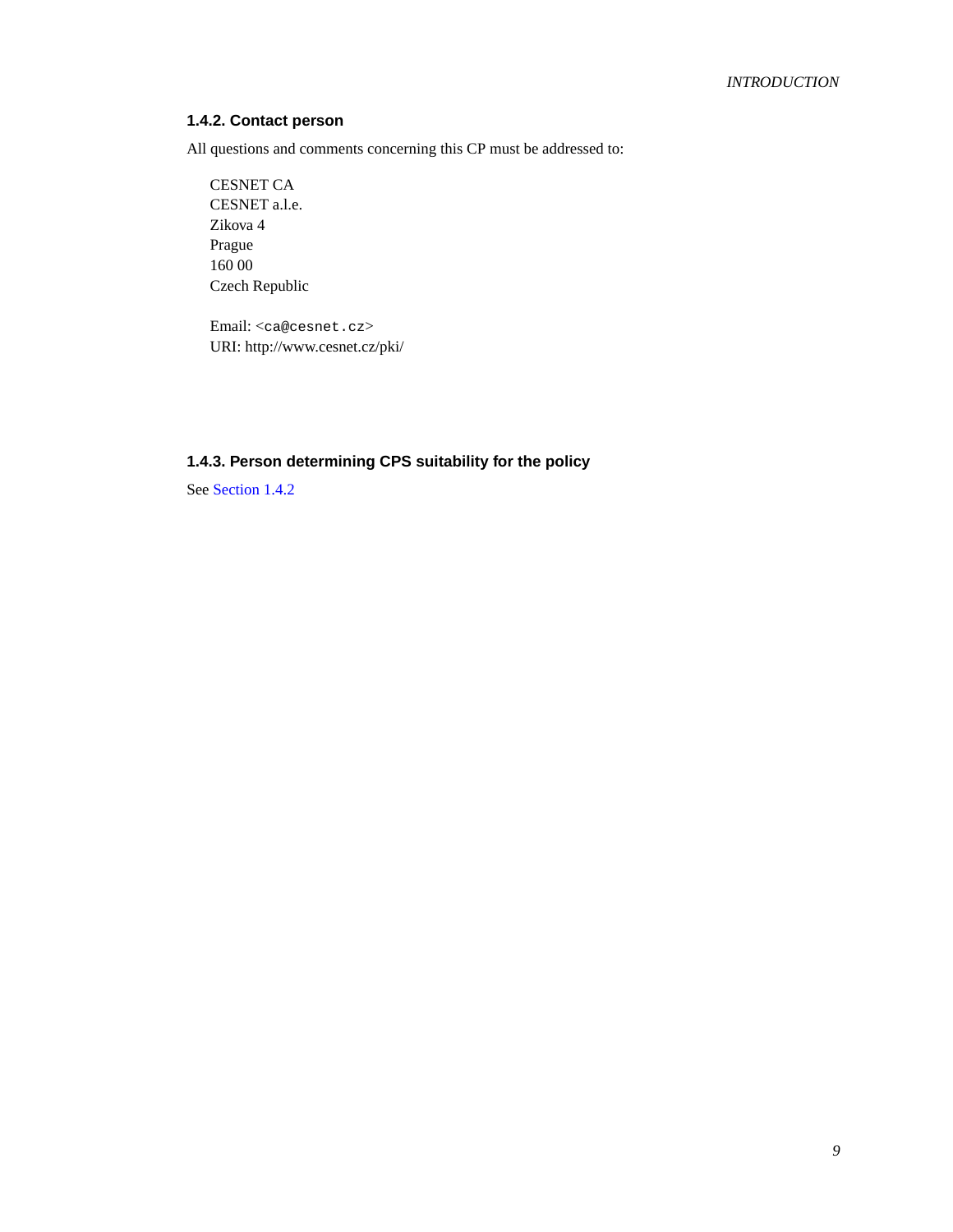# <span id="page-9-0"></span>**2. GENERAL PROVISIONS**

This chapter describes obligations for relevant parties and makes statements on liability and financial/economical issues. Moreover there is a section about confidentiality that classifies information into confidential information and publicly available and distributable information. Auditing statements are also located here.

### <span id="page-9-2"></span><span id="page-9-1"></span>**2.1. Obligations**

### **2.1.1. CA obligations**

A conforming CA SHALL operate a certificate authority service. The conforming CA is responsible for all aspects of the issuance and management of a certificate referencing this policy, including:

- Development of a detailed statement of practices and procedures (the CPS) by which the CA implements the requirements of this policy.
- Publication of CA contact information.
- Certificate application/enrollment process.
- Verification of the identity of the applicant.
- Certificate creation process.
- Posting of the certificate in a public repository.
- Suspension and revocation of the certificate.
- Certificate renewals.
- Ensuring that all aspects of the CA services and CA operations and CA infrastructure related to certificates issued under this policy are performed in accordance with the requirements, representations, and warranties of this policy.
- Define and publish a dispute resolution procedure.

By issuing a certificate that references this policy, the CA certifies to the subscriber, and to all relying parties who reasonably and in good faith rely on the information contained in the certificate during its operational period, that:

- The CA has issued, and will manage, the certificate in accordance with this policy.
- There are no misrepresentations of fact in the certificate known to the CA, and the CA has taken reasonable steps to verify additional information in the certificate unless otherwise noted in its CPS.
- The certificate meets all material requirements of this policy and the CA's CPS.

### <span id="page-9-3"></span>**2.1.2. RA obligations**

An RA is obliged to operate RA service. This includes: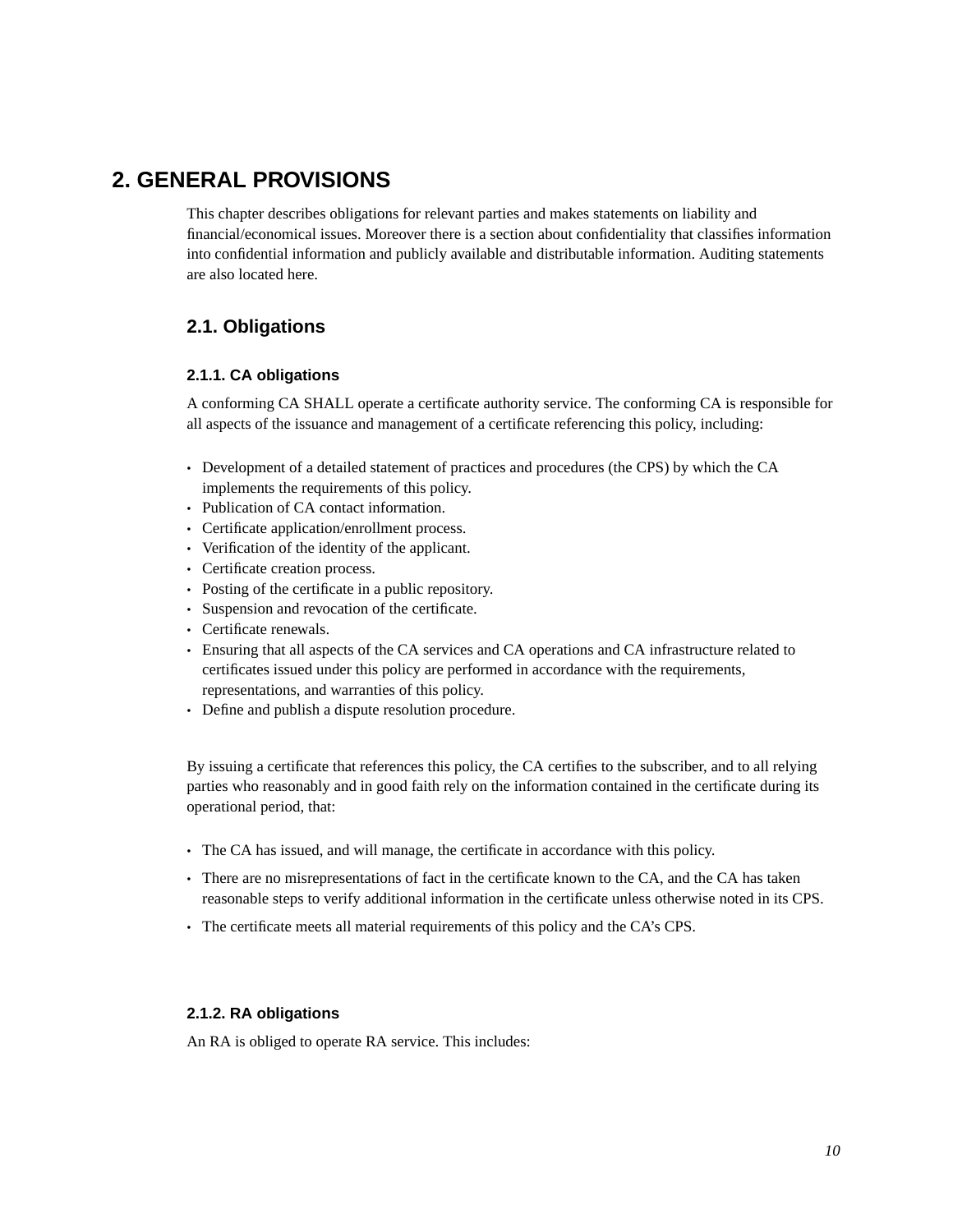- Authenticating the identity of the subject
- Validating the connection between a public key and the requester identity including a suitable proof of possession method of the corresponding private key
- Confirming such validation versus the CA
- <span id="page-10-0"></span>• Adhere to the agreement made with the CA

#### **2.1.3. Subscriber obligations**

Subscribers MUST accurately represent the information required of them in a certificate request.

Subscribers MUST properly protect their private key at all times, against loss, disclosure to any other party, modification and unauthorized use, in accordance with this CP and the CPS. From the creation of their private and public key pair, subscribers are personally and solely responsible of the confidentiality and integrity of their private keys. Every usage of their private key is assumed to be the act of its owner.

Upon suspicion that their private keys are compromised subscribers MUST notify the CA that issued their certificates by sending a certificate revocation request.

Upon any change of information in their certificates subscribers MUST notify the CA that issued their certificates by sending a certificate revocation request.

Subscribers MUST use the keys and certificates only for the purposes authorized by the CA.

<span id="page-10-1"></span>Subscribers MUST authorize the treatment and conservation of their personal data.

#### **2.1.4. Relying party obligations**

A relying party MUST be familiar with the CPS and this CP before drawing any conclusion on how much trust he can put in the use of a certificate issued from the CA.

The relying party MUST only use the certificate for the proscribed applications and MUST NOT use the certificates for forbidden applications.

Relying parties MUST verify the digital signature of a received digitally signed message and to verify the digital signature of the CA who issued the certificate used for the verification purpose.

<span id="page-10-2"></span>When validating a certificate a relying party MUST check it for its validity, revocation, or suspension.

### **2.1.5. Repository obligations**

A conforming CA SHALL use a publicly accessible repository to store certificates and Certificate Revocation Lists (CRLs). The repository SHALL be available as much as practically possible.

### <span id="page-10-4"></span><span id="page-10-3"></span>**2.2. Liability**

#### **2.2.1. CA liability**

<span id="page-10-5"></span>A conforming CA MAY accept liability. The complete list of accepted liabilities MUST be specified in the CPS.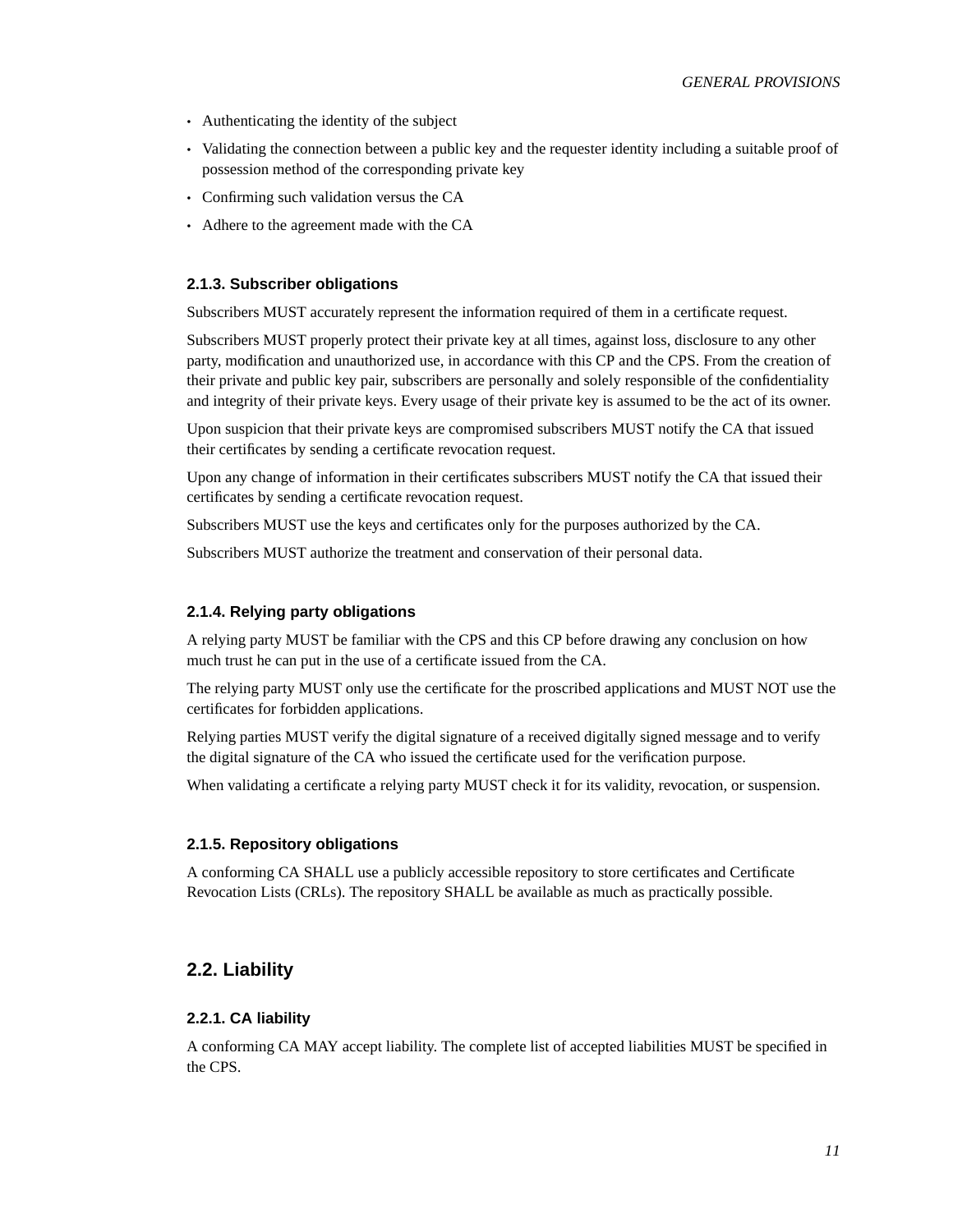### <span id="page-11-11"></span>**2.2.2. RA liability**

<span id="page-11-0"></span>See [Section 2.2.1.](#page-10-4)

### **2.3. Financial responsibility**

<span id="page-11-1"></span>No financial responsibility is accepted for certificates issued under this CP.

### **2.3.1. Indemnification by relying parties**

<span id="page-11-2"></span>No stipulation.

### **2.3.2. Fiduciary relationships**

<span id="page-11-3"></span>No stipulation.

### **2.3.3. Administrative processes**

No stipulation.

### <span id="page-11-5"></span><span id="page-11-4"></span>**2.4. Interpretation and Enforcement**

### **2.4.1. Governing law**

<span id="page-11-6"></span>This CP is governed by the law of the Czech Republic.

### **2.4.2. Severability, survival, merger, notice**

<span id="page-11-7"></span>No stipulation.

### **2.4.3. Dispute resolution procedures**

No stipulation

### <span id="page-11-9"></span><span id="page-11-8"></span>**2.5. Fees**

### **2.5.1. Certificate issuance or renewal fees**

<span id="page-11-10"></span>No fees SHOULD be charged for issuing certificates.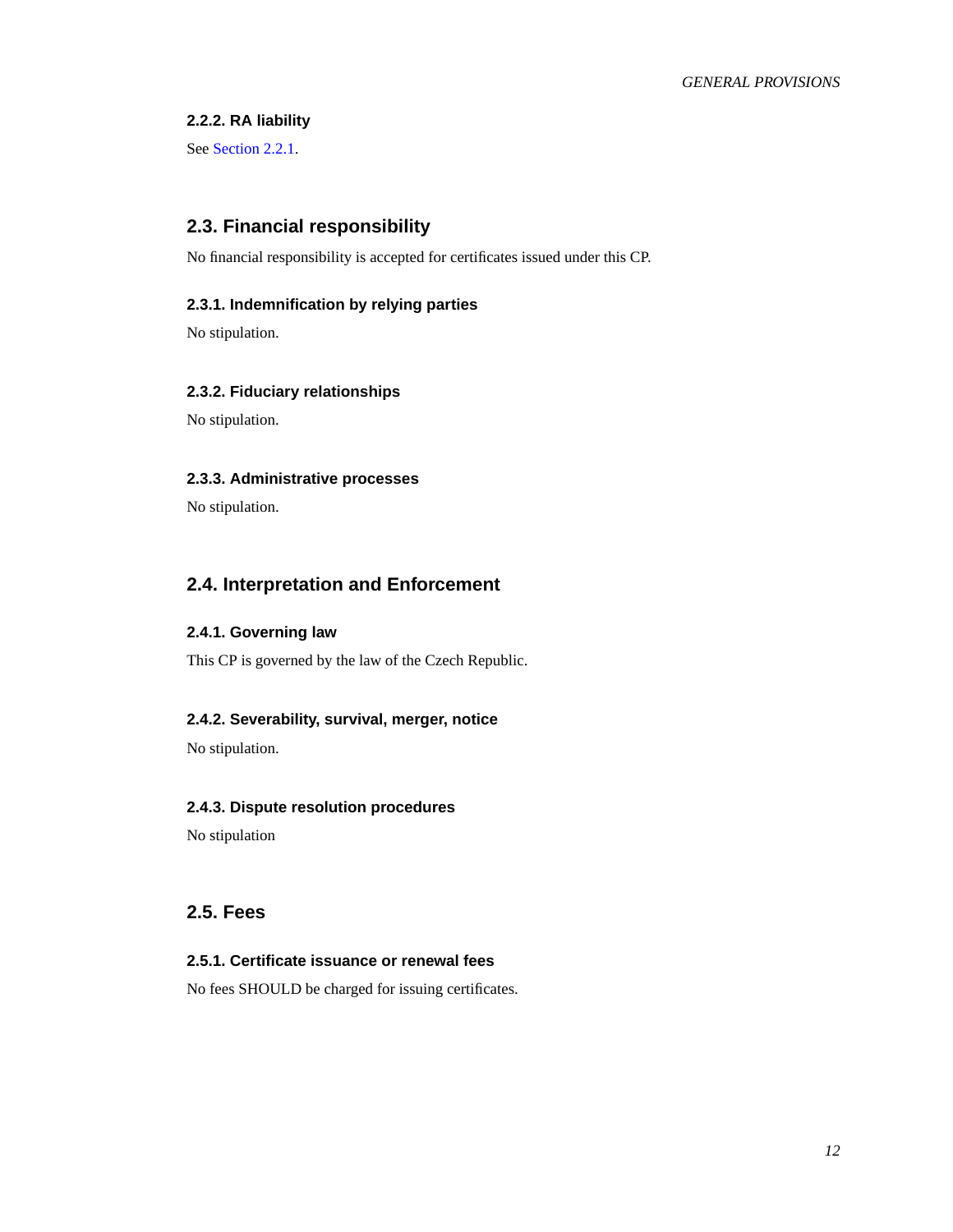### **2.5.2. Certificate access fees**

Access to certificates SHOULD be free of charge.

#### **2.5.3. Revocation or status information access fees**

<span id="page-12-0"></span>Access to Certificate Revocation Lists SHOULD be free of charge.

#### **2.5.4. Fees for other services such as policy information**

<span id="page-12-1"></span>No fees SHOULD be charged for allowing policy and CPS information access.

### **2.5.5. Refund policy**

No stipulation.

### <span id="page-12-3"></span><span id="page-12-2"></span>**2.6. Publication and Repository**

### **2.6.1. Publication of CA information**

A conforming CA MUST make publicly available, in its repositories:

- 1. The Certificate Practice Statement it operates according to.
- 2. This Certificate Policy.
- 3. All issued certificates including CA-certificates.
- 4. Signed Certificate Revocation Lists.

#### <span id="page-12-4"></span>**2.6.2. Frequency of publication**

The certificates issued SHALL be published as soon as they are issued.

The CRLs SHALL be published in accordance with [Section 4.4.9](#page-19-5).

<span id="page-12-5"></span>CP and CPS SHALL be published as soon as they are updated.

### **2.6.3. Access controls**

<span id="page-12-6"></span>The CP, CPS, CRLs, and the certificates issued SHOULD be publicly available with no access control.

#### <span id="page-12-7"></span>**2.6.4. Repositories**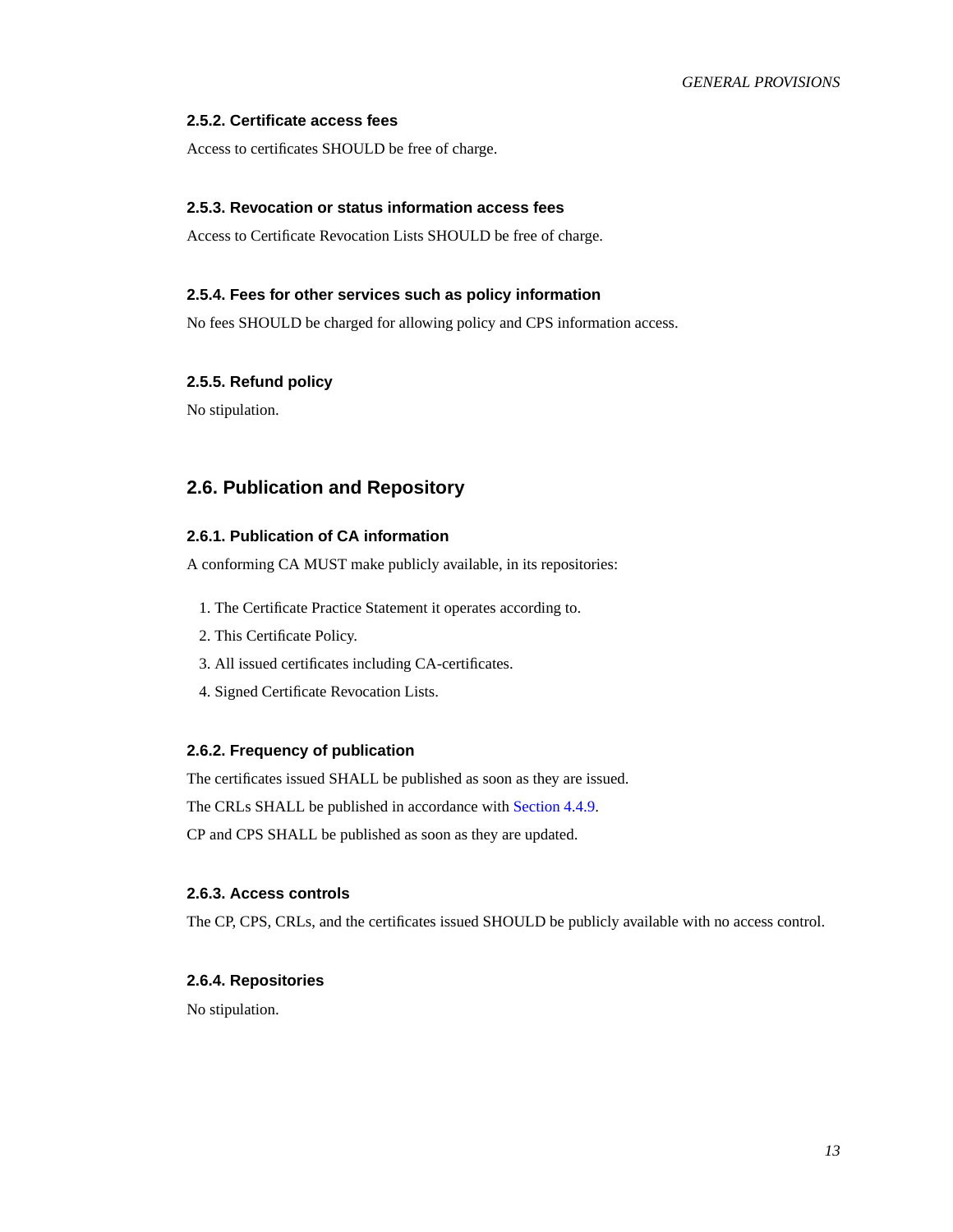### <span id="page-13-0"></span>**2.7. Compliance audit**

### **2.7.1. Frequency of entity compliance audit**

<span id="page-13-1"></span>No stipulation.

### **2.7.2. Identity/qualifications of auditor**

<span id="page-13-2"></span>No stipulation.

### **2.7.3. Auditor's relationship to audited party**

<span id="page-13-3"></span>No stipulation.

#### **2.7.4. Topics covered by audit**

<span id="page-13-4"></span>No stipulation.

#### **2.7.5. Actions taken as a result of deficiency**

<span id="page-13-5"></span>No stipulation.

### **2.7.6. Communication of results**

No stipulation.

### <span id="page-13-7"></span><span id="page-13-6"></span>**2.8. Confidentiality**

### **2.8.1. Types of information to be kept confidential**

All subscribers' information that is not present in the certificate and CRLs issued by a conforming CA is considered confidential and SHALL not be released outside without explicit subscriber's authorization.

### <span id="page-13-8"></span>**2.8.2. Types of information not considered confidential**

Information included in public certificates and CRLs issued by a conforming CA are not considered confidential.

#### <span id="page-13-9"></span>**2.8.3. Disclosure of certificate revocation/suspension information**

<span id="page-13-10"></span>When a certificate is revoked/suspended, a reason code is not considered confidential and MAY be shared with all other users and relying parties. However, no other details concerning the revocation are normally disclosed.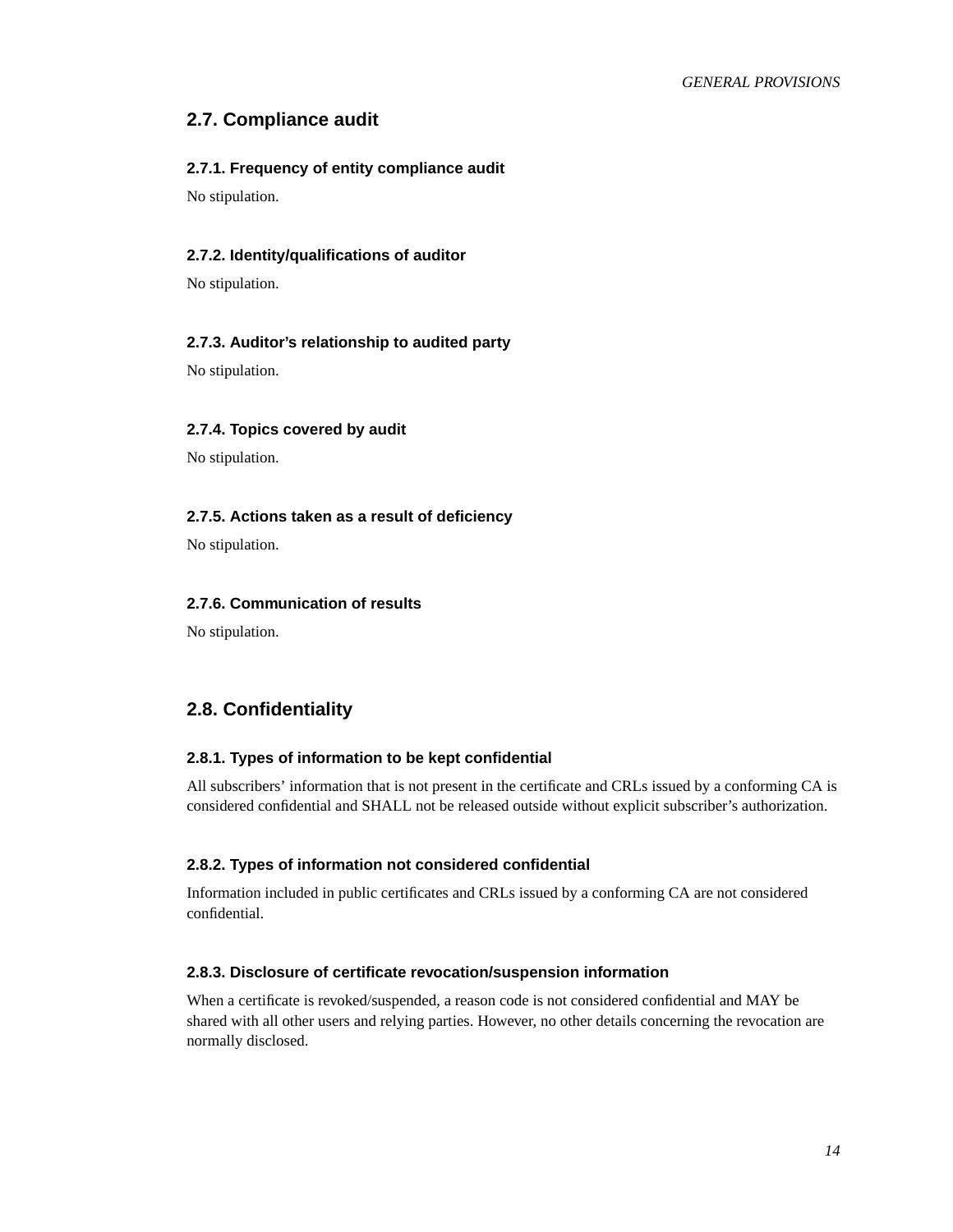### **2.8.4. Release to law enforcement officials**

A conforming CA MUST NOT disclose confidential information to any third party, except when required by law enforcement officials that exhibit regular warrant.

### <span id="page-14-0"></span>**2.8.5. Release as part of civil discovery**

<span id="page-14-1"></span>No stipulation.

### **2.8.6. Disclosure upon owner's request**

<span id="page-14-2"></span>The CA SHALL release information if authorized by the subscriber.

### **2.8.7. Other information release circumstances**

No stipulation.

### <span id="page-14-3"></span>**2.9. Intellectual Property Rights**

A conforming CA MUST NOT claim any intellectual property rights on issued certificates.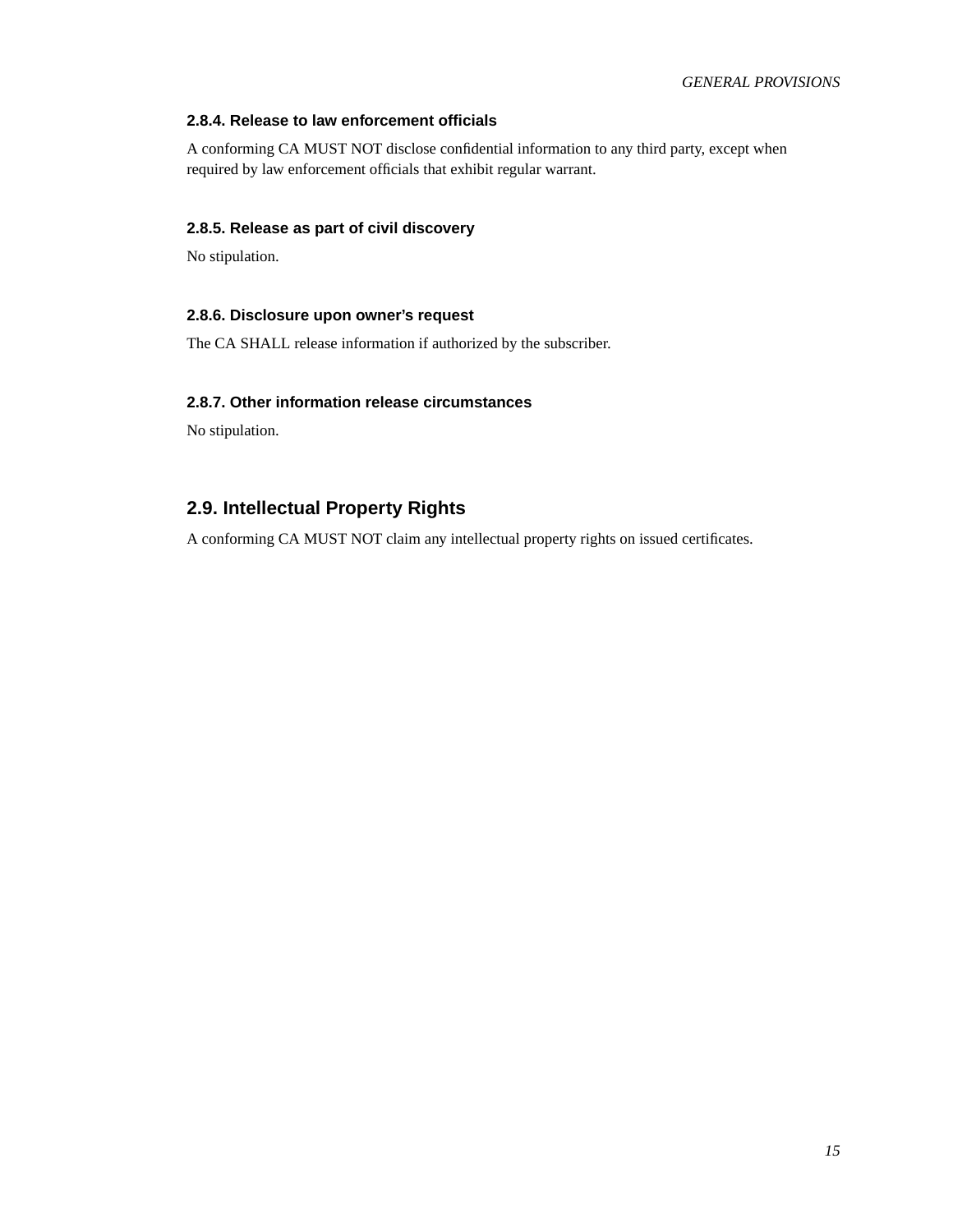# <span id="page-15-1"></span><span id="page-15-0"></span>**3. IDENTIFICATION AND AUTHENTICATION**

### <span id="page-15-2"></span>**3.1. Initial Registration**

### **3.1.1. Types of names**

A conforming CA assigns each entity a X.501 Distinguished Name (DN, see [X.501](#page-38-3)) which serves as a unique identifier of the entity. The DN is inserted in the subject field of the certificate(s) issued to the entity to bind the entity to the certificate(s). The DN MUST be a non-empty printableString.

The certificate DN SHOULD be constructed using following naming attributes:

3.1.1.1. organizationName (O)

**OID.** 2.5.4.10

**Necessity.** Optional.

For personal certificates, this is the official name of the institution the subscriber is affiliated with. For server certificates, it is the official name of the institution operating the server.

3.1.1.2. commonName (CN)

**OID.** OID 2.5.4.3

**Necessity.** Mandatory.

For personal certificates, this SHOULD be the full name of the person as stated in the proof-of-identity documents, with any diacritical marks removed.

For server certificates, it SHOULD contain the fully qualified domain name of the server.

### <span id="page-15-3"></span>**3.1.2. Need for names to be meaningful**

<span id="page-15-4"></span>A conforming SHALL be able to identify the entities associated with subject and issuer names contained in the certificates.

### **3.1.3. Rules for interpreting various name forms**

<span id="page-15-5"></span>See [Section 3.1.1](#page-15-2)

### **3.1.4. Uniqueness of names**

<span id="page-15-6"></span>Every name assigned by a conforming CA SHALL be associated with exactly one entity.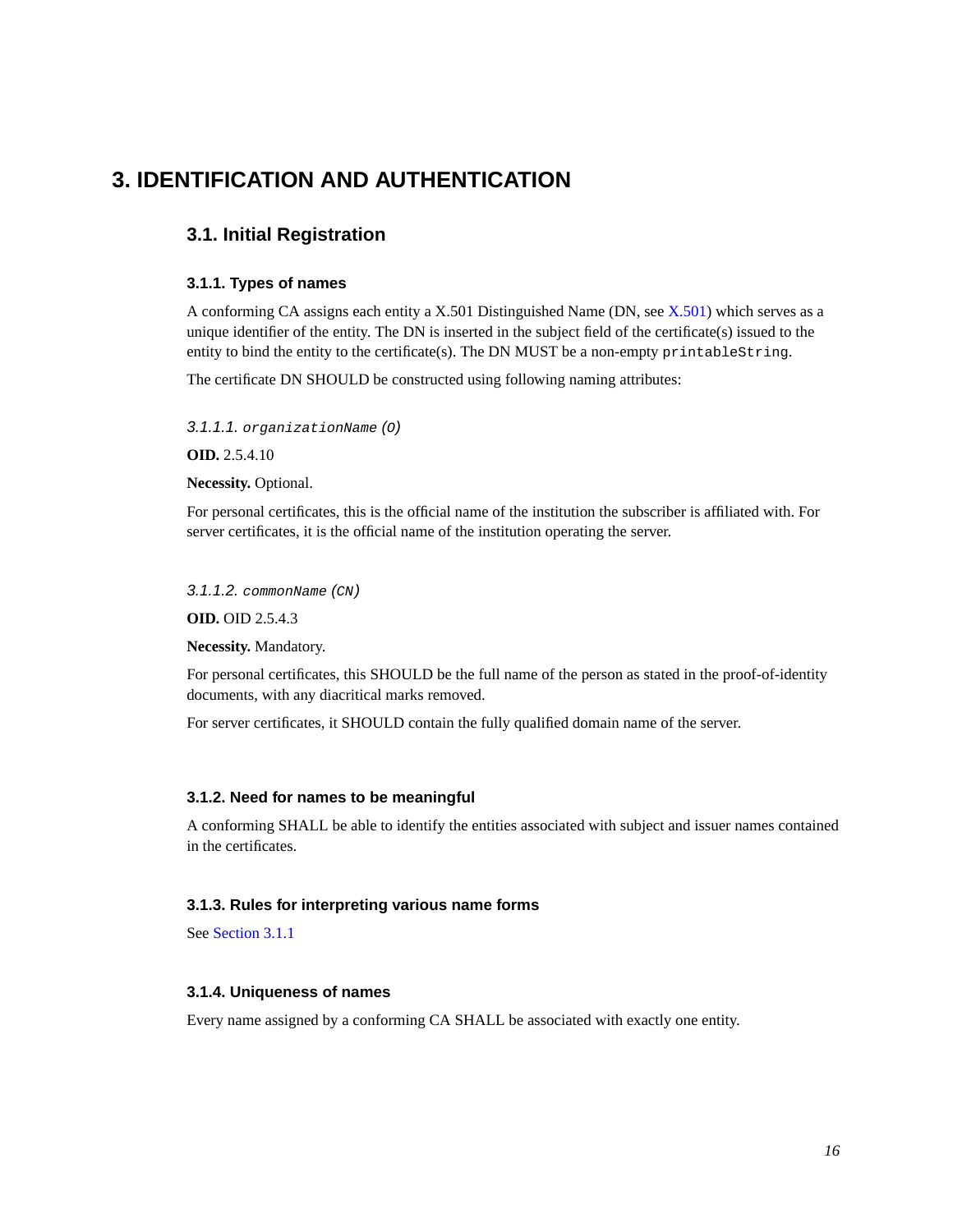### **3.1.5. Name claim dispute resolution procedure**

<span id="page-16-0"></span>No stipulation.

### **3.1.6. Recognition, authentication and role of trademarks**

<span id="page-16-1"></span>No stipulation.

### **3.1.7. Method to prove possession of private key**

The requester is required to prove possession of the private key which corresponds to the public key in the certificate request before signing.

<span id="page-16-2"></span>The method used to prove possession of private key MUST be detailed in the CPS.

### **3.1.8. Authentication of organization identity**

When a subscriber requires the inclusion of the name of a certain organization into a certificate he or she MUST provide a written statement of affiliation signed by the representatives of the organization.

### <span id="page-16-3"></span>**3.1.9. Authentication of individual identity**

The RA MUST personally authenticate any requester asking a personal certificate, using officially recognized identity card containing a photograph.

If the entity to be certified is a software or hardware component the requester MUST prove that he has the necessary authorization.

### <span id="page-16-4"></span>**3.2. Routine Rekey**

After certificate expiration, the CA MUST NOT issue a new certificate for the same key. The CA MAY issue a new certificate for a new key. The rekey authentication MAY be accomplished with the same procedure indicated in [Section 3.1](#page-15-1) for initial registration or using requests digitally signed with the old certificate. These requests MUST be sent to the CA before the old certificate expiration.

### <span id="page-16-5"></span>**3.3. Rekey after Revocation**

<span id="page-16-6"></span>A public key whose certificate has been revoked for private key compromise MUST NOT be re-certified. The public key MAY be re-certified if the revocation is only due to certificate suspension. In the latter case the rekey authentication MAY be accomplished with the same procedure indicated in [Section 3.1](#page-15-1) for initial registration or using digitally signed requests. These requests MUST be sent to the CA before certificate expiration.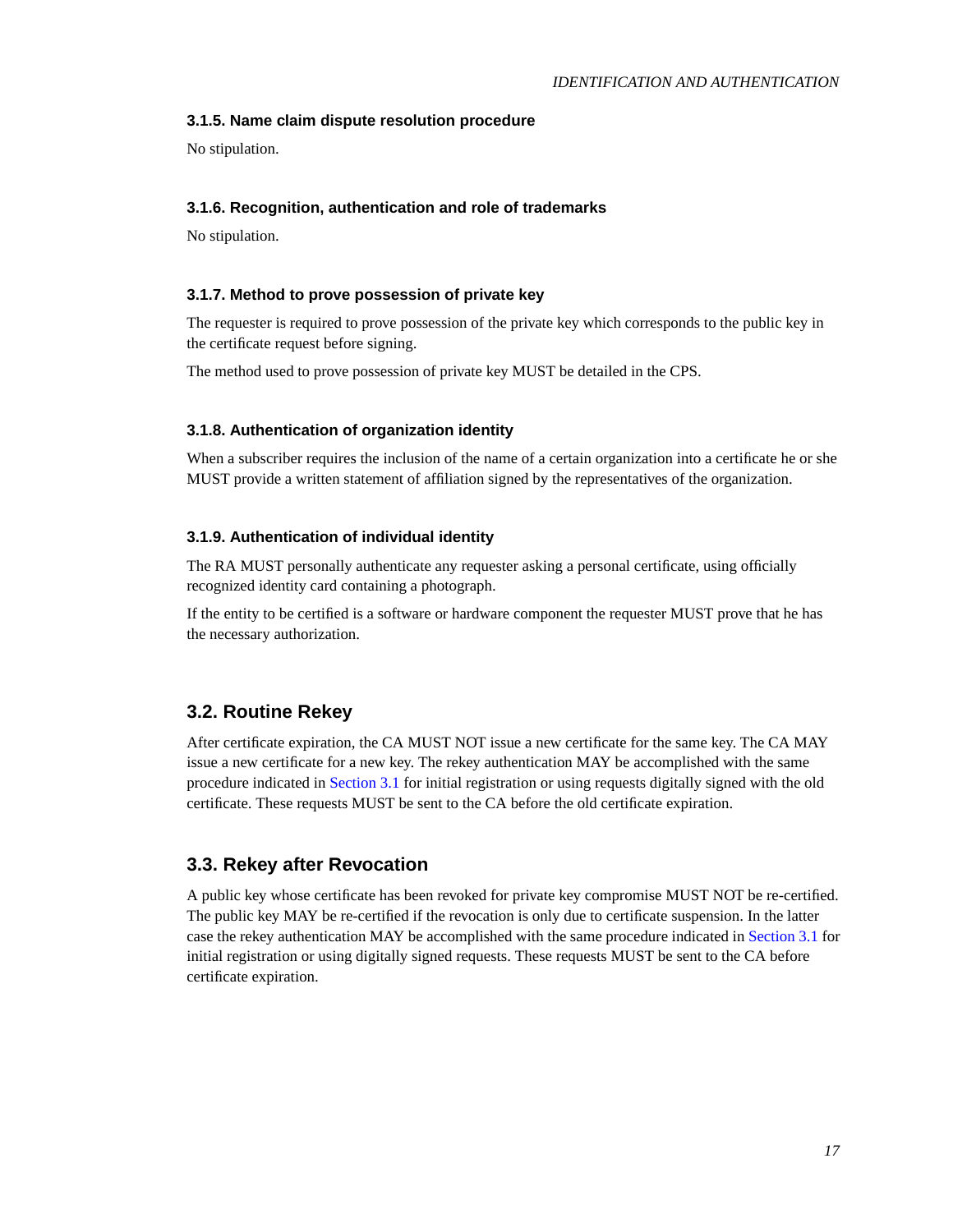### **3.4. Revocation Request**

A proper authentication method is required in order to accept revocation request. The CA MUST accept as a revocation request a message digitally signed with a not expired and not previously revoked certificate issued under this policy. The same procedures adopted for the authentication during initial registration are also considered suitable. Alternative procedures MAY be supported such as secure communication of a revocation passphrases.

The exact procedures supported MUST be detailed in the CPS.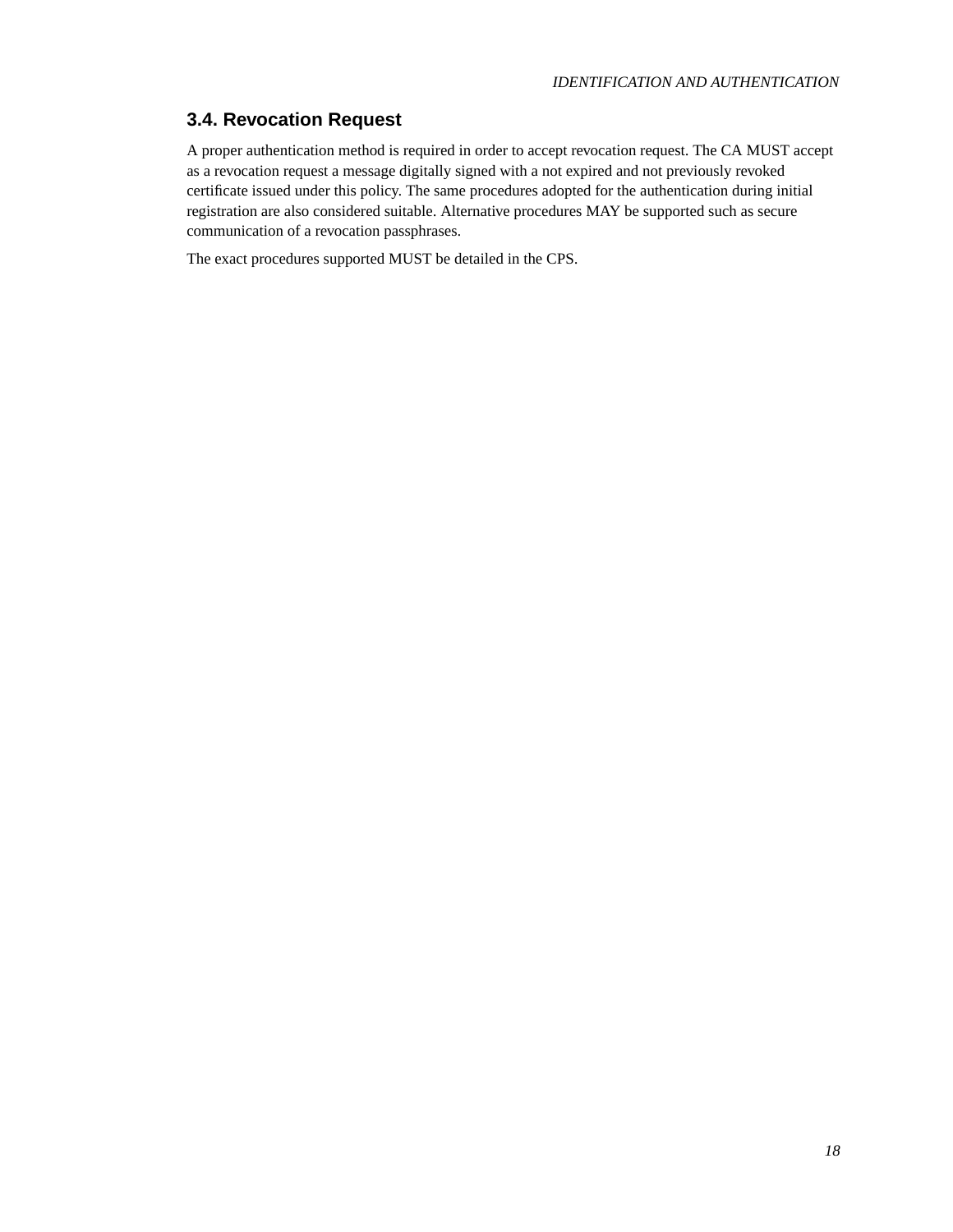# <span id="page-18-1"></span><span id="page-18-0"></span>**4. OPERATIONAL REQUIREMENTS**

### **4.1. Certificate Application**

An entity generates its own key pair and submit public key and other required data to the CA. After that the request MUST carefully follow the procedures detailed in this policy and in the CPS for identification and authentication.

### <span id="page-18-2"></span>**4.2. Certificate Issuance**

The CA and RA MUST carefully check the compliance and validity of documents presented by the subscribers. After the authentication accomplished by methods specified in [Section 3.1](#page-15-1), the CA SHOULD issue the certificate. In the case of issuance the CA MUST notify the requester. If for any reasons the CA decides not to issue the certificate (even if the checks and the authentication were correct) it SHOULD notify the reason for this choice to the requester.

### <span id="page-18-3"></span>**4.3. Certificate Acceptance**

<span id="page-18-4"></span>No stipulation.

### <span id="page-18-5"></span>**4.4. Certificate Suspension and Revocation**

### **4.4.1. Circumstances for revocation**

A certificate SHALL be revoked when information in the certificate is known to be suspected or compromised. This include situations where:

- the subscriber's data changed
- the subscriber's private key is compromised or is suspected to have been compromised or lost
- the subscriber's information in the certificate is suspected to be inaccurate
- <span id="page-18-6"></span>• the subscriber is known to have violated his obligations

### **4.4.2. Who can request revocation**

The CA MUST accept a revocation request made by the holder of the certificate to be revoked. Moreover the revocation request MAY come from the CA that issued the certificate or from associated RA.

<span id="page-18-7"></span>Other entities MAY require revocation, presenting evident proof of knowledge of the private key compromise or the change of subscriber's data.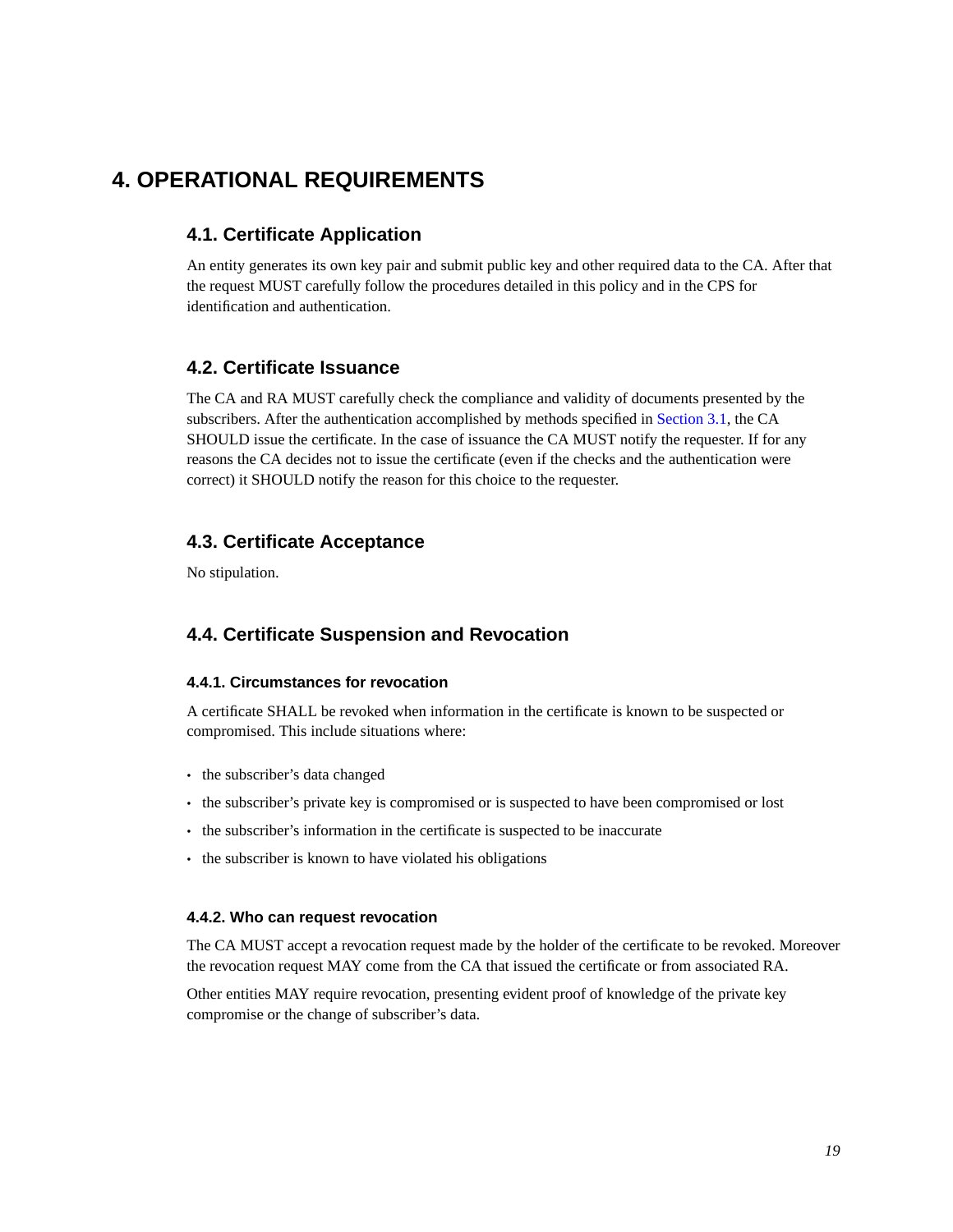#### **4.4.3. Procedure for revocation request**

The entity requesting the revocation SHALL be properly authenticated. The authentication method SHOULD be as strong as the one used in the issuing procedure. Conforming CA MUST accept as a revocation request a message digitally signed with a not expired and not previously revoked certificate issued under this policy. An alternative procedure MAY require the entity to visit RA or CA and to present a viable identity document.

If the entity is a CA, the CA SHALL in addition:

- Inform subscribers and cross-certifying CAs
- Terminate the certificate and CRLs distribution service for certificates/CRLs issued using the compromised private key.

### <span id="page-19-0"></span>**4.4.4. Revocation request grace period**

<span id="page-19-1"></span>The conforming CA decides what is the amount of time necessary to accept the request.

#### **4.4.5. Circumstances for suspension**

A CA MAY temporarily suspend a subscriber s certificate if the subscriber requests that service. Unlike revocation, suspension of a user allows for re-enabling at a later time. In every case conforming CA are not required to offer the suspension service. Information on public keys of disabled users MAY be available from CA repository.

#### <span id="page-19-2"></span>**4.4.6. Who can request suspension**

In the case that a CA offers the suspension service, CA MUST accept a suspension request made by the holder of the certificate to be suspended.

#### <span id="page-19-3"></span>**4.4.7. Procedure for suspension request**

The entity requesting the suspension SHALL be properly authenticated. A conforming CA MUST accept as a suspension request a message digitally signed with a not expired and not previously revoked certificate issued under this policy. An alternative procedure MAY require the entity to visit RA or CA and to present a viable identity document.

#### <span id="page-19-4"></span>**4.4.8. Limits on suspension period**

<span id="page-19-5"></span>No stipulation.

#### **4.4.9. CRL issuance frequency (if applicable)**

<span id="page-19-6"></span>CRL lifetime MUST be at least 7 days and MUST NOT be longer than 30 days. CRLs MUST be reissued at least 7 days before expiration, even if no additional revocations have occurred.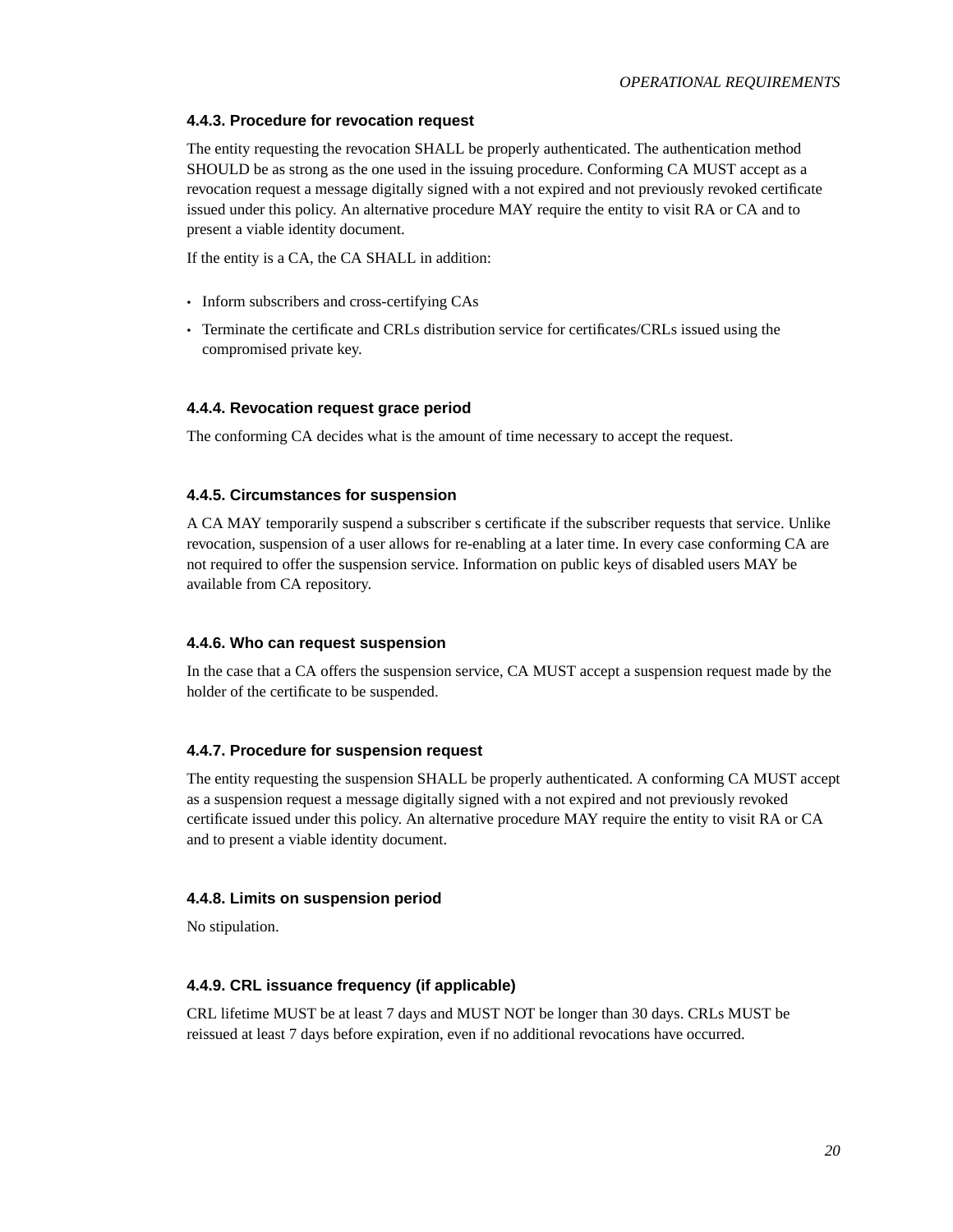### **4.4.10. CRL checking requirements**

Relying party MUST verify a certificate against the most recent CRL issued from conforming CA in order to validate the use of the certificate.

### <span id="page-20-0"></span>**4.4.11. On-line revocation/status checking availability**

A conforming CA MAY support on-line revocation/status checking. Bearing in mind that this policy requires conforming CA to issue CRL, it is not mandatory to implement on-line revocation/status checking procedures. However this policy suggests taking into consideration OCSP [RFC 2560](#page-38-4) as such a mechanism.

### <span id="page-20-1"></span>**4.4.12. On-line revocation checking requirements**

<span id="page-20-2"></span>No stipulation.

### **4.4.13. Other forms of revocation advertisements available**

<span id="page-20-3"></span>No stipulation.

### **4.4.14. Checking requirements for other forms of revocation advertisements**

<span id="page-20-4"></span>No stipulation.

### **4.4.15. Special requirements re key compromise**

No stipulation.

### <span id="page-20-5"></span>**4.5. Security Audit Procedures**

This policy recognizes the importance of security audit procedures suggesting that a conforming CA specifies all this kind of provisions in the CPS.

### <span id="page-20-6"></span>**4.5.1. Types of event recorded**

<span id="page-20-7"></span>No stipulation.

### **4.5.2. Frequency of processing log**

<span id="page-20-8"></span>No stipulation.

### <span id="page-20-9"></span>**4.5.3. Retention period for audit log**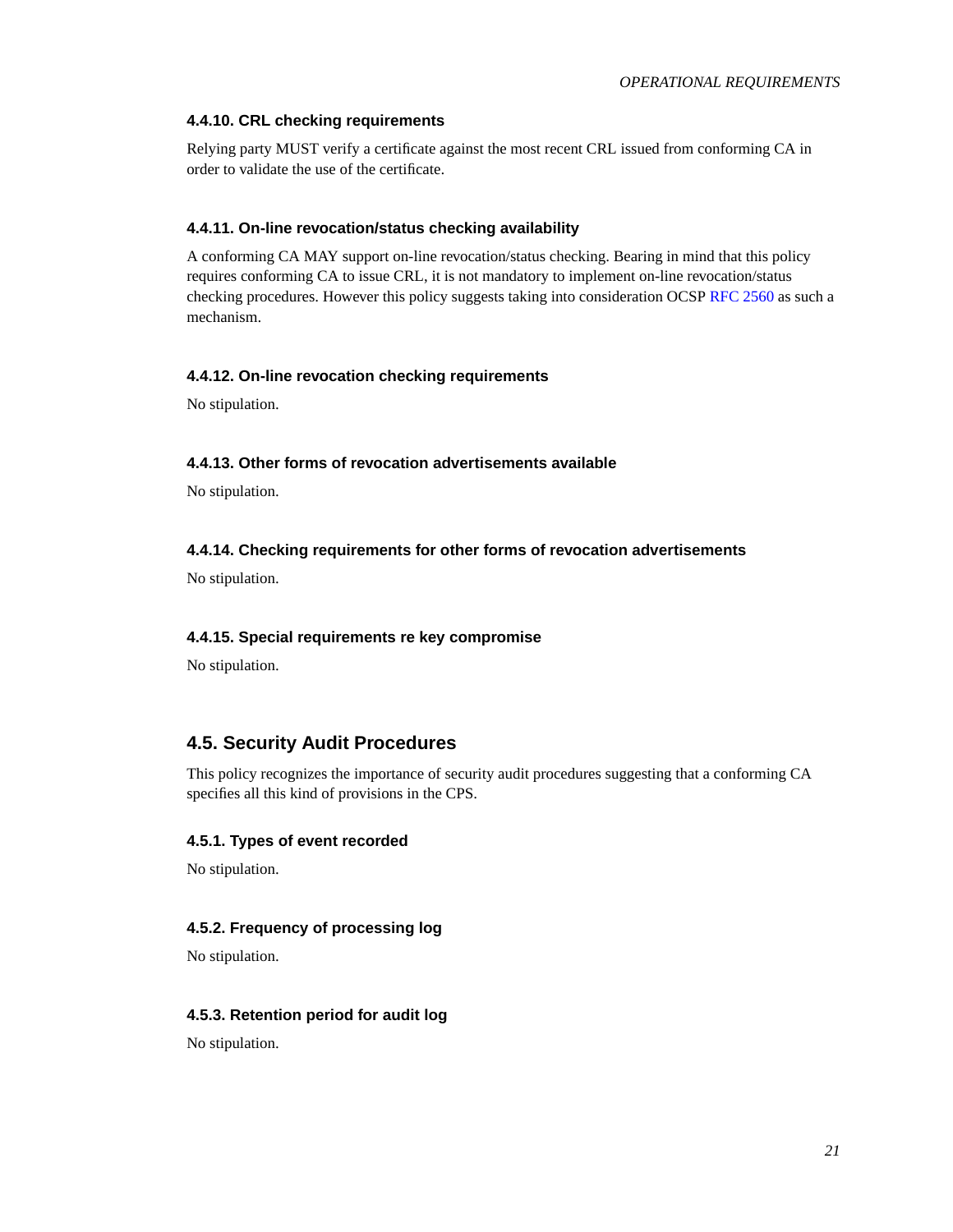### <span id="page-21-7"></span>**4.5.4. Protection of audit log**

<span id="page-21-0"></span>No stipulation.

### **4.5.5. Audit log backup procedures**

<span id="page-21-1"></span>No stipulation.

### **4.5.6. Audit collection system (internal vs external)**

<span id="page-21-2"></span>No stipulation.

#### **4.5.7. Notification to event-causing subject**

<span id="page-21-3"></span>No stipulation.

### **4.5.8. Vulnerability assessments**

No stipulation.

### <span id="page-21-4"></span>**4.6. Records Archival**

This section specifies the type of events that are recorded for archival purposes from CA and RA and how this collected data are maintained. For further details not explicitly stipulated here the reference is the CPS.

### <span id="page-21-5"></span>**4.6.1. Types of event recorded**

A conforming CA SHOULD archive:

- certification requests corresponding to actually issued certificates
- issued certificates
- issued CRLs
- all signed agreements with other parties (e.g. RA)
- documents collected from the subscriber during the enrollment procedure
- all relevant messages exchanged with RA

The RAs SHOULD archive:

- all validation information collected from the subscriber
- <span id="page-21-6"></span>• all relevant messages exchanged with CA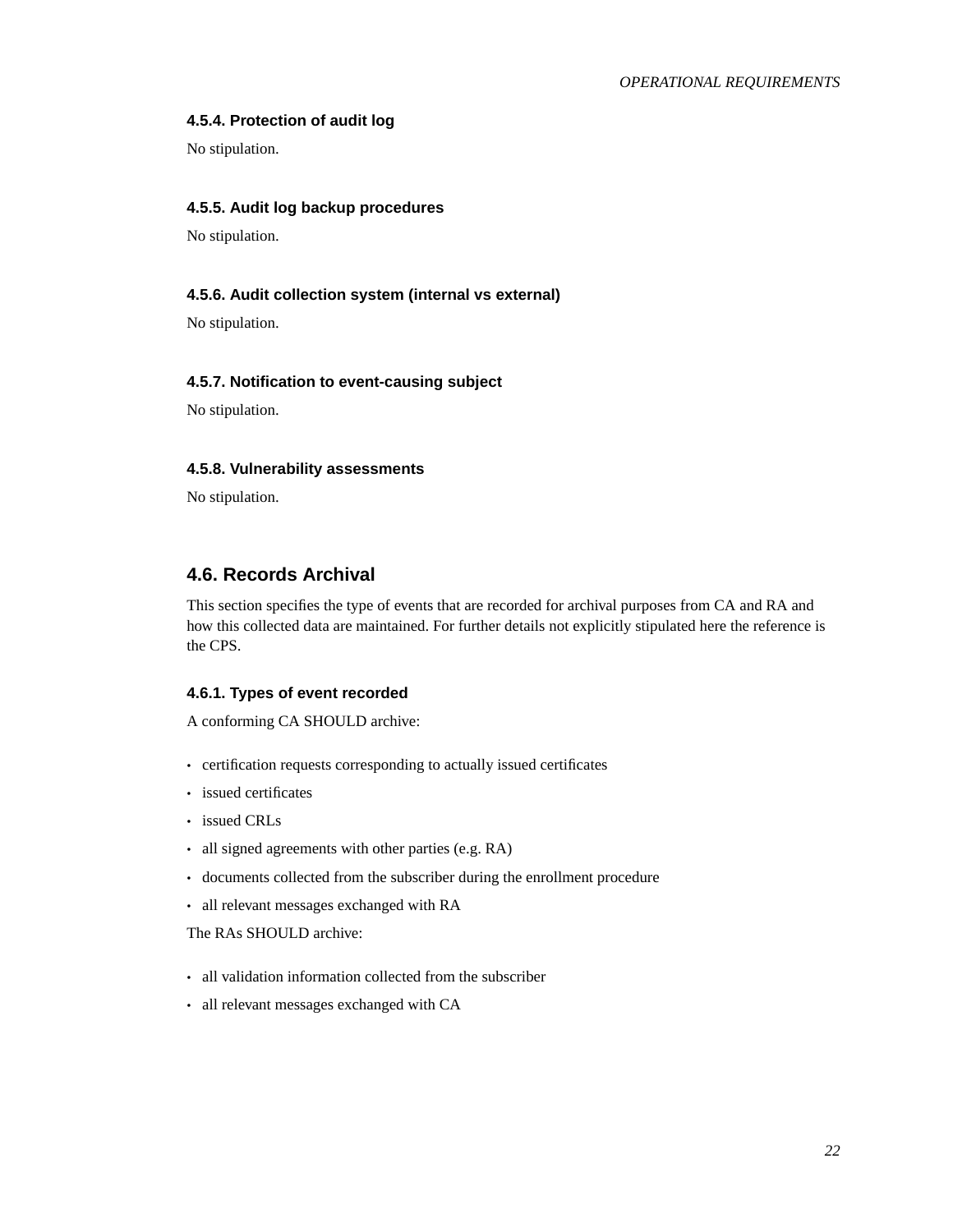### <span id="page-22-7"></span>**4.6.2. Retention period for archive**

The minimum retention period is 2 years.

#### **4.6.3. Protection of archive**

<span id="page-22-0"></span>No stipulation.

### **4.6.4. Archive backup procedures**

<span id="page-22-1"></span>No stipulation.

#### **4.6.5. Requirements for time-stamping of records**

<span id="page-22-2"></span>No stipulation.

### **4.6.6. Archive collection system (internal or external)**

<span id="page-22-3"></span>No stipulation.

### **4.6.7. Procedures to obtain and verify archive information**

No stipulation.

### <span id="page-22-4"></span>**4.7. Key changeover**

<span id="page-22-5"></span>No stipulation.

### **4.8. Compromise and Disaster Recovery**

If a CA s private key is compromised or suspected to be compromised, the CA SHALL at least:

- inform subscribers, cross-certifying CAs and relying parties
- terminate the certificates and CRLs distribution service for certificates/CRLs issued using the compromised private key
- request the revocation of the CA's certificate

If a RA s private key is compromised or suspected to be compromised, the RA SHALL at least inform the CA and request the revocation of the RA's certificate

<span id="page-22-6"></span>If an entity s private key is compromised or suspected to be compromised, the entity SHALL at least inform the relying parties and request the revocation of the entity's certificate.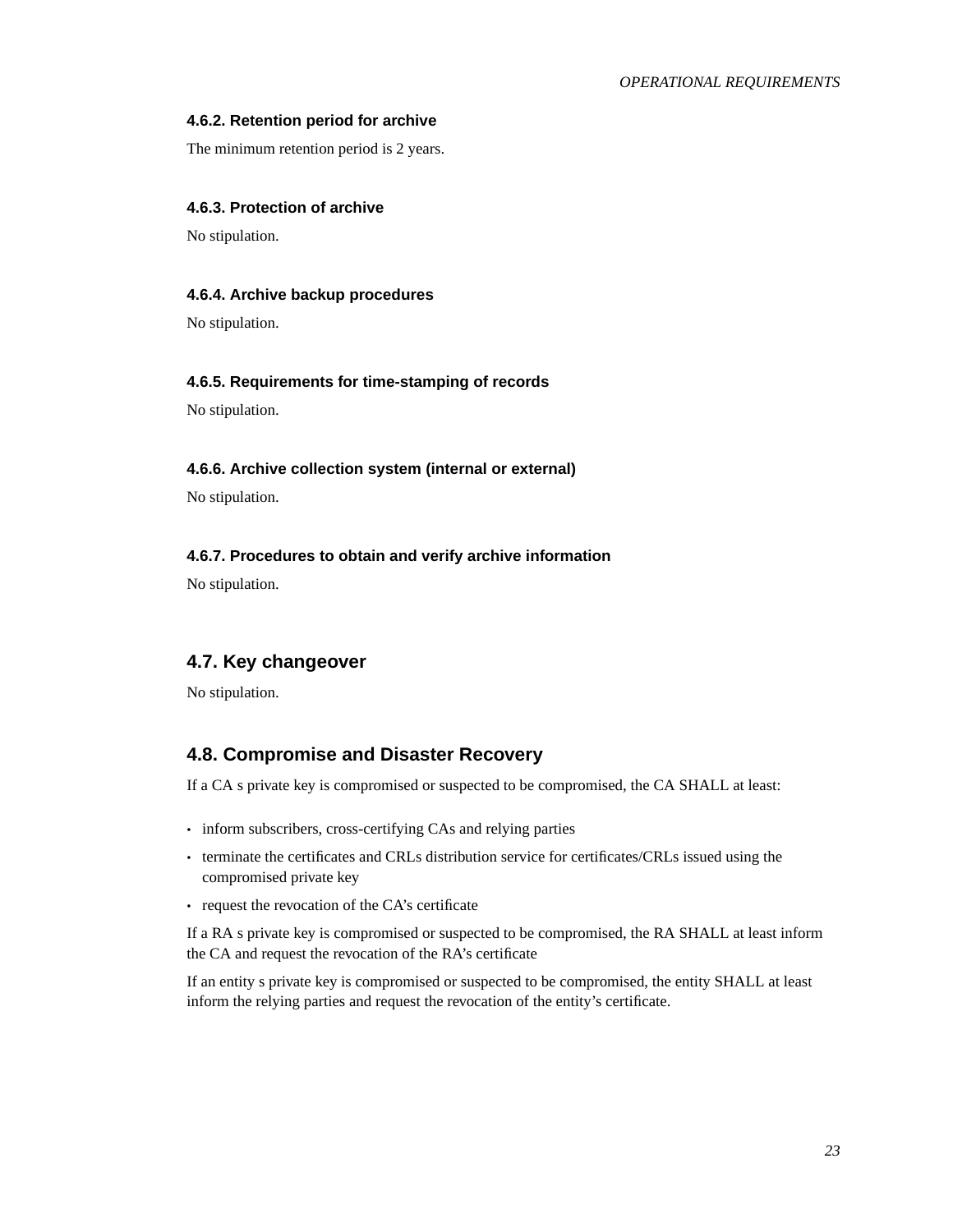### **4.8.1. Computing resources, software, and/or data are corrupted**

No stipulation.

### **4.8.2. Entity public key is revoked**

<span id="page-23-0"></span>No stipulation.

#### **4.8.3. Entity key is compromised**

<span id="page-23-1"></span>No stipulation.

#### **4.8.4. Secure facility after a natural or other type of disaster**

No stipulation.

### <span id="page-23-2"></span>**4.9. CA Termination**

Termination of a CA is regarded as the situation where all service associated with a logical CA is terminated permanently.

Before the CA terminates its services the following procedures MUST be completed as a minimum:

- inform all subscribers, cross certifying CAs, higher level CAs, and relying parties with which the CA has agreements or other form of established relations
- make publicly available information of its termination
- stop distributing certificates and CRLs.

A subordinate CA MAY terminate or continue operation as a self-standing CA.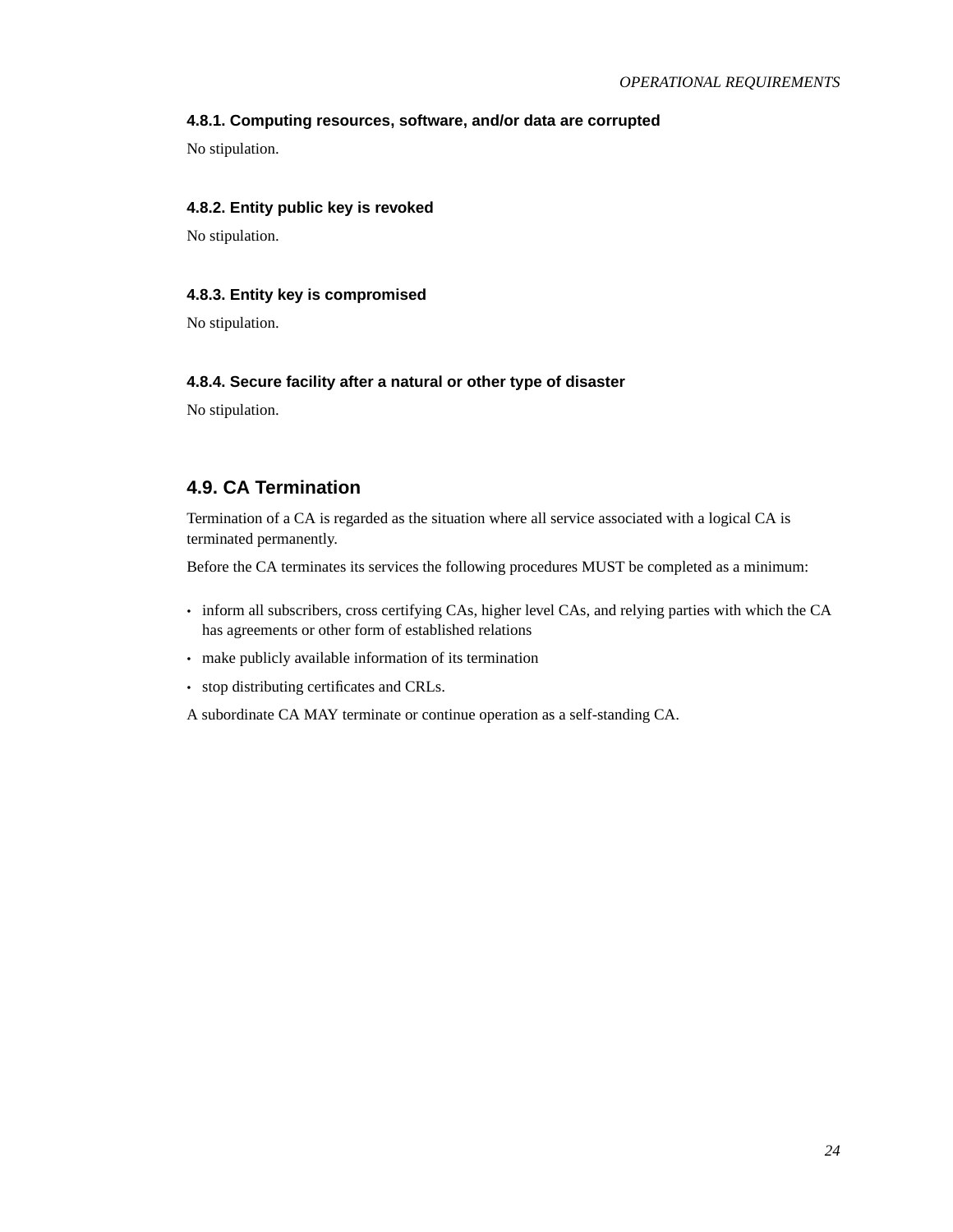# <span id="page-24-0"></span>**5. PHYSICAL, PROCEDURAL, AND PERSONNEL SECURITY CONTROLS**

Security requirements imposed on the conforming CA are indicated in the CPS. In every case this policy states that CA MUST be run on a dedicated workstation. The workstation MUST be physically secured.

### <span id="page-24-2"></span><span id="page-24-1"></span>**5.1. Physical Controls**

### **5.1.1. Site location and construction**

<span id="page-24-3"></span>No stipulation.

### **5.1.2. Physical access**

The physical access to the site in which the CA operates MUST be restricted only to explicitly authorized people.

### <span id="page-24-4"></span>**5.1.3. Power and air conditioning**

<span id="page-24-5"></span>No stipulation.

### **5.1.4. Water exposures**

<span id="page-24-6"></span>No stipulation.

### **5.1.5. Fire prevention and protection**

<span id="page-24-7"></span>No stipulation.

### **5.1.6. Media storage**

<span id="page-24-8"></span>No stipulation.

### **5.1.7. Waste disposal**

<span id="page-24-9"></span>No stipulation.

### <span id="page-24-10"></span>**5.1.8. Off-site backup**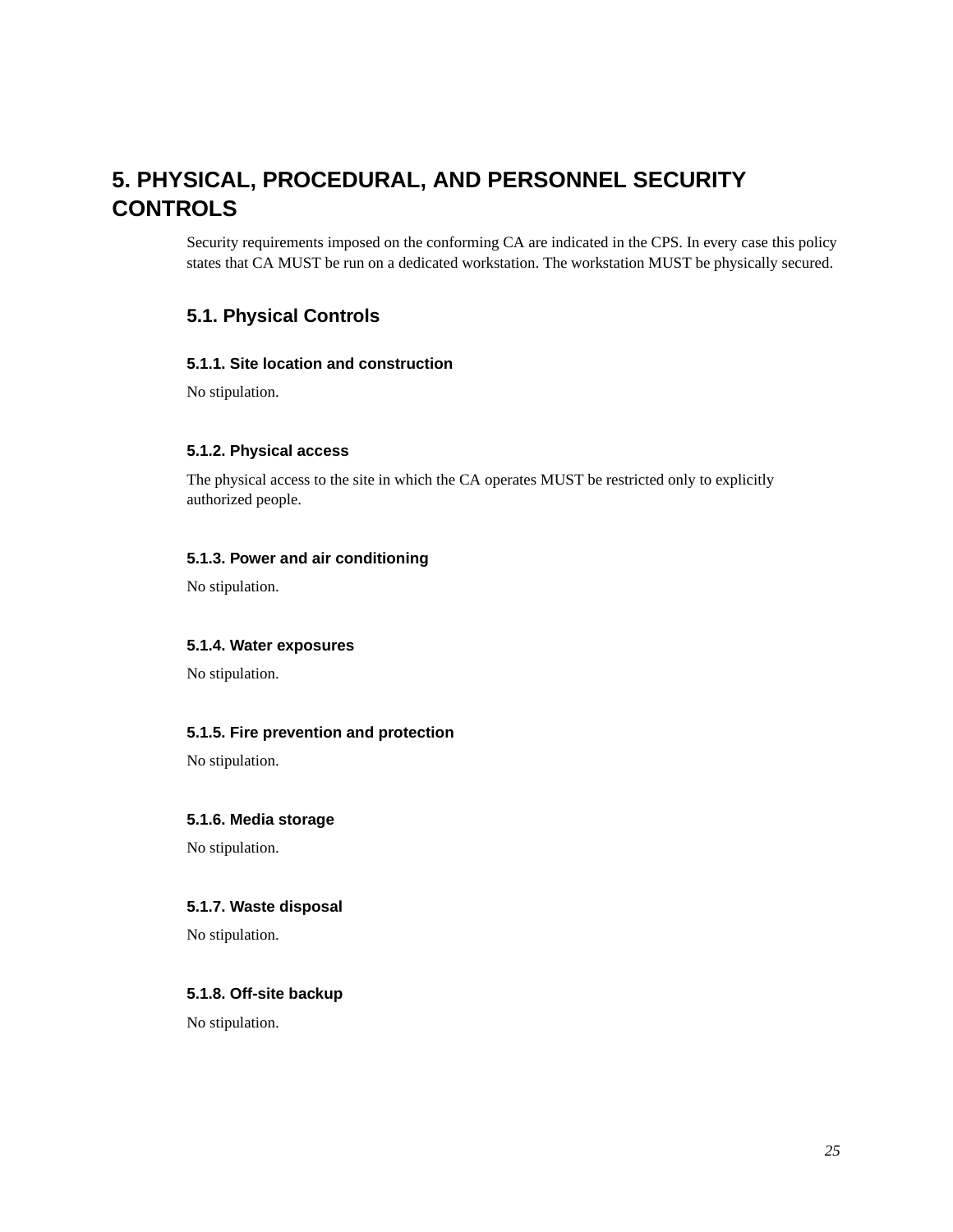### **5.2. Procedural Controls**

All the issues related to procedural control like the definition of trusted roles MUST be specified in the CPS.

### <span id="page-25-0"></span>**5.2.1. Trusted roles**

<span id="page-25-1"></span>No stipulation.

#### **5.2.2. Number of persons required per task**

<span id="page-25-2"></span>No stipulation.

### **5.2.3. Identification and authentication for each role**

No stipulation.

### <span id="page-25-3"></span>**5.3. Personnel Controls**

The personnel operating the CA MUST be technically and professionally competent. Every conforming CA SHOULD specify in the CPS further details concerning this particular topic and the related issues.

### <span id="page-25-4"></span>**5.3.1. Background, qualifications, experience, and clearance requirements**

<span id="page-25-5"></span>No stipulation.

#### **5.3.2. Background check procedures**

<span id="page-25-6"></span>No stipulation.

### **5.3.3. Training requirements**

<span id="page-25-7"></span>No stipulation.

### **5.3.4. Retraining frequency and requirements**

<span id="page-25-8"></span>No stipulation.

### <span id="page-25-9"></span>**5.3.5. Job rotation frequency and sequence**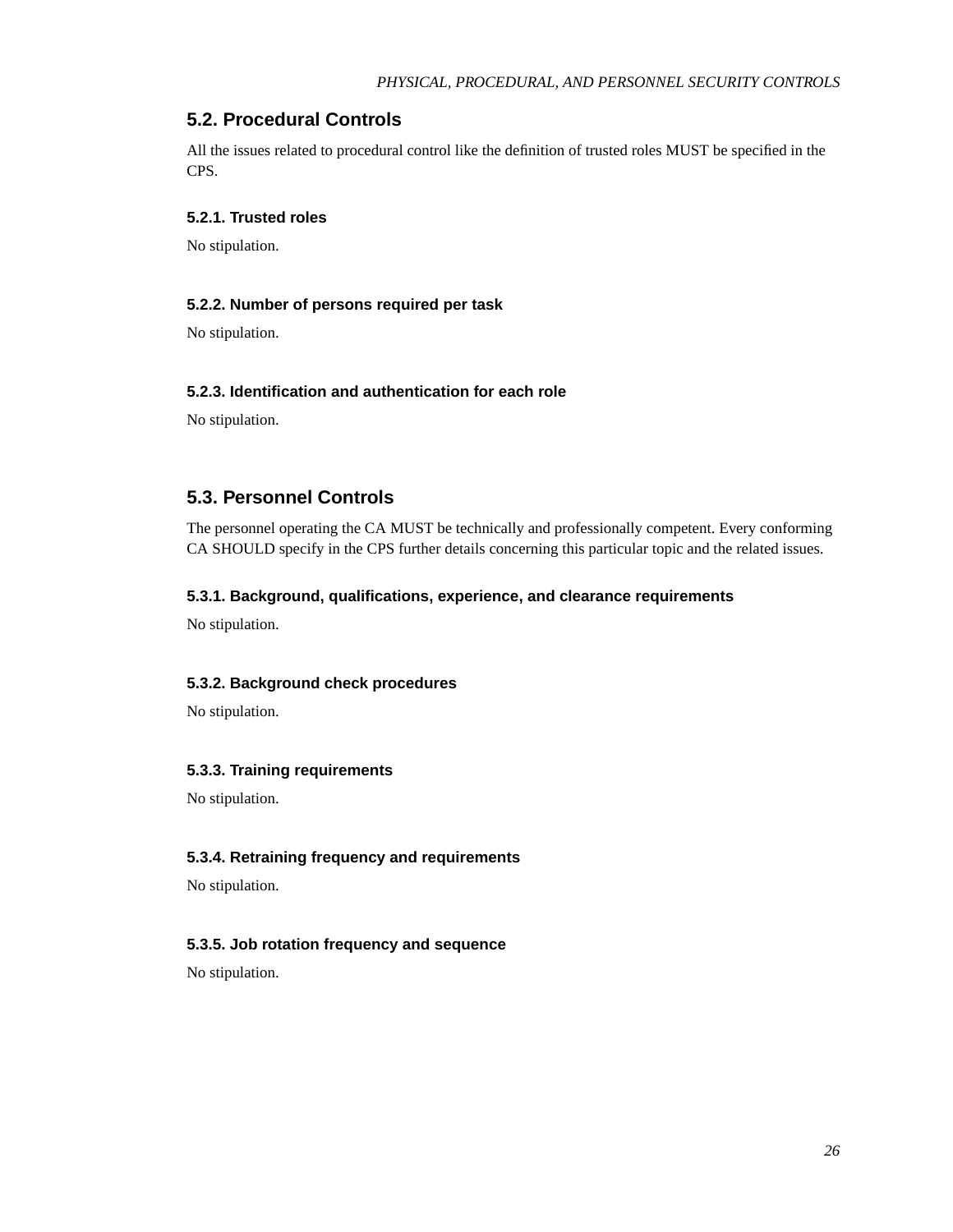### **5.3.6. Sanctions for unauthorized actions**

<span id="page-26-0"></span>No stipulation.

### **5.3.7. Contracting personnel requirements**

<span id="page-26-1"></span>No stipulation.

### **5.3.8. Documentation supplied to personnel**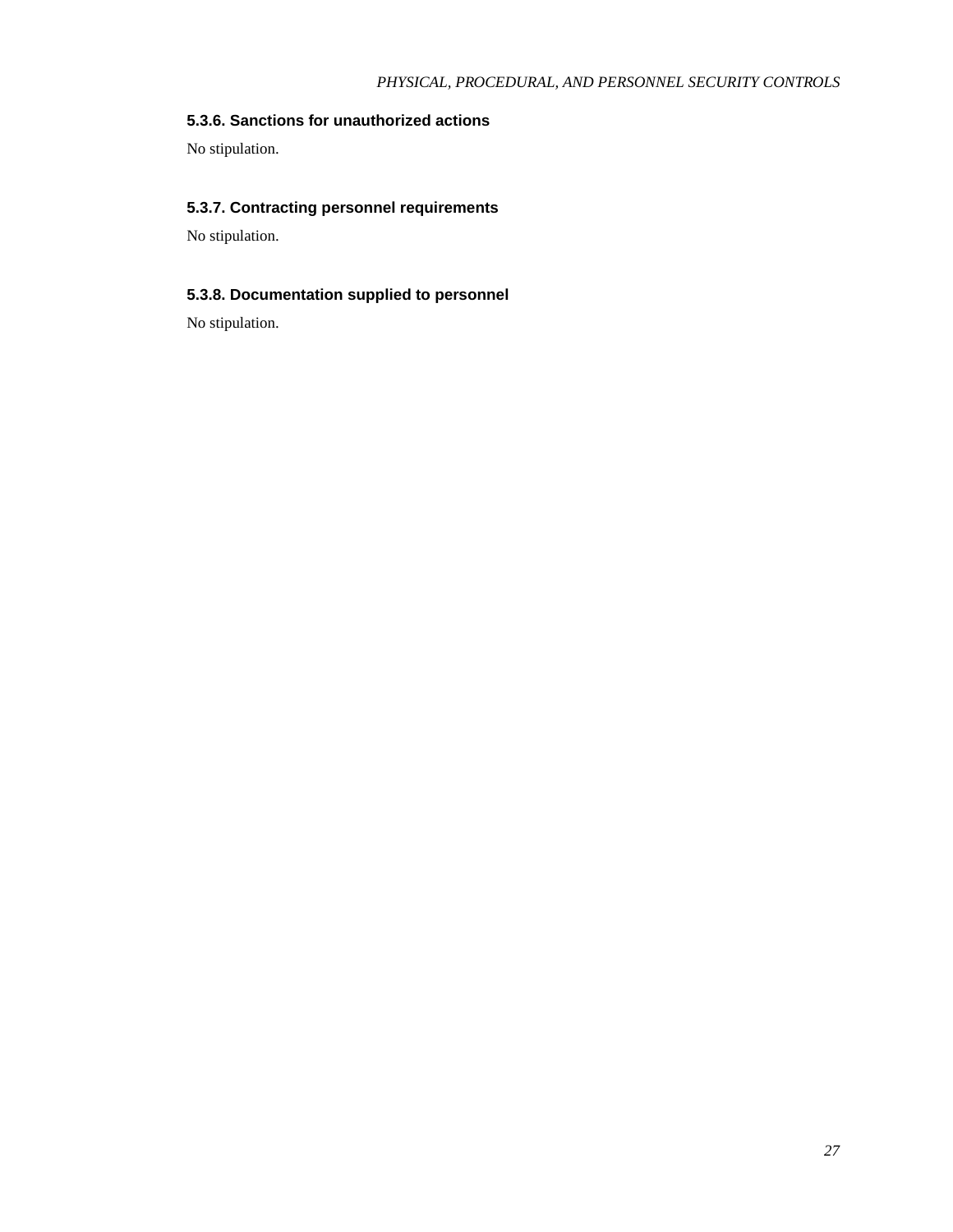# <span id="page-27-1"></span><span id="page-27-0"></span>**6. TECHNICAL SECURITY CONTROLS**

### <span id="page-27-2"></span>**6.1. Key Pair Generation and Installation**

### **6.1.1. Key pair generation**

Conforming CA's cryptographic keys are generated by the package chosen for certificate handling. End entities cryptographic keys are locally generated by their application during the requesting process.

### <span id="page-27-3"></span>**6.1.2. Private key delivery to entity**

<span id="page-27-4"></span>The entity MUST generate his own key pair.

### **6.1.3. Public key delivery to certificate issuer**

For individual certification, the entity SHALL submit a certification request containing the public key, locally generated, to the CA/RA. Every conforming CA MUST specify in its CPS the exact procedures for delivering public key. For CA's certification, the subject CA generates the key pair.

### <span id="page-27-5"></span>**6.1.4. CA public key delivery to users**

Conforming CA MUST provide mechanisms to deliver CA public key to the users in a trustworthy manner. Further details MUST be specified in the CPS. In every case CA's public keys MUST be publicly available in a repository accessible via standard protocol such as HTTP or LDAP.

### <span id="page-27-6"></span>**6.1.5. Key sizes**

The minimum length of the private key of an end entity to be certified MUST be decided by the CA issuer and MUST NOT be less than the value of 1024 bits. A CA key pair MUST have a minimum length of 2048 bits.

#### <span id="page-27-7"></span>**6.1.6. Public key parameters generation**

<span id="page-27-8"></span>No stipulation.

### <span id="page-27-10"></span><span id="page-27-9"></span>**6.1.7. Parameter quality checking**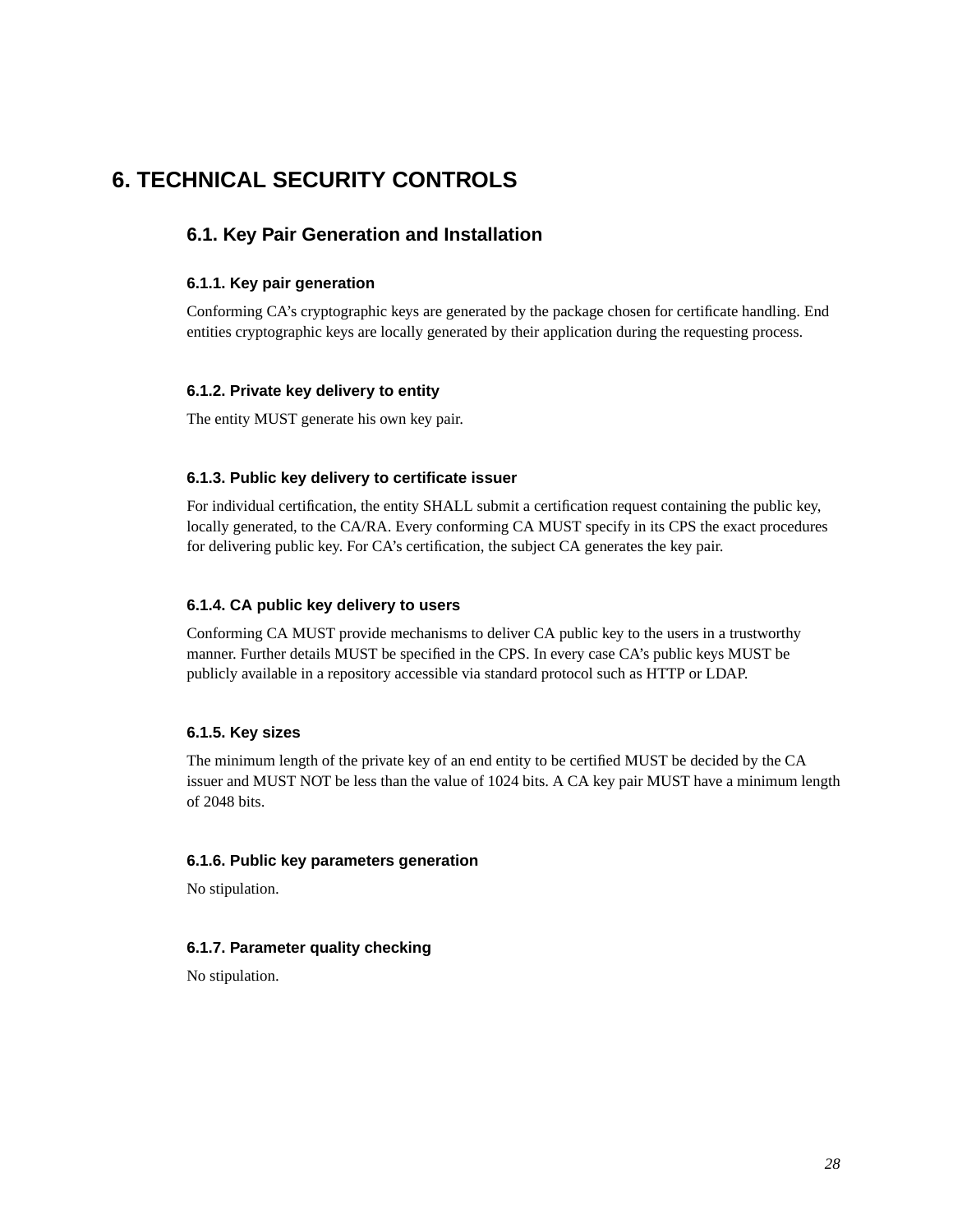### **6.1.8. Hardware/software key generation**

The keys can be generated in software or in hardware (e.g. on a cryptodevice) depending on the various tools available to the entities.

### **6.1.9. Key usage purposes (as per X.509 v3 key usage field)**

The purposes for which a key can be used MAY be restricted by a CA through the keyUsage extension in the certificate.

This is a field that indicates the purpose for which the certified public key is used. Certificates issued under this policy MUST have the keyUsage extension flagged as critical. This means that the certificate SHALL be used only for a purpose for which the corresponding key usage bit is set to one.

#### 6.1.9.1. CA certificates

In CA's certificates the keyUsage extension SHOULD contain the following bits set to one:

```
digitalSignature
nonRepudiation
keyCertSign
cRLSign
```
It MAY contain also other bits set to one.

#### 6.1.9.2. User certificates

In personal (user) certificates the keyUsage extension SHOULD contain the following bits set to one:

- digitalSignature
- keyEncipherment
- nonReputiation
- dataEncipherment

### 6.1.9.3. Server certificates

In server (application, service) certificates the keyUsage extension SHOULD contain the following bits set to one:

- digitalSignature
- <span id="page-28-0"></span>• nonReputiation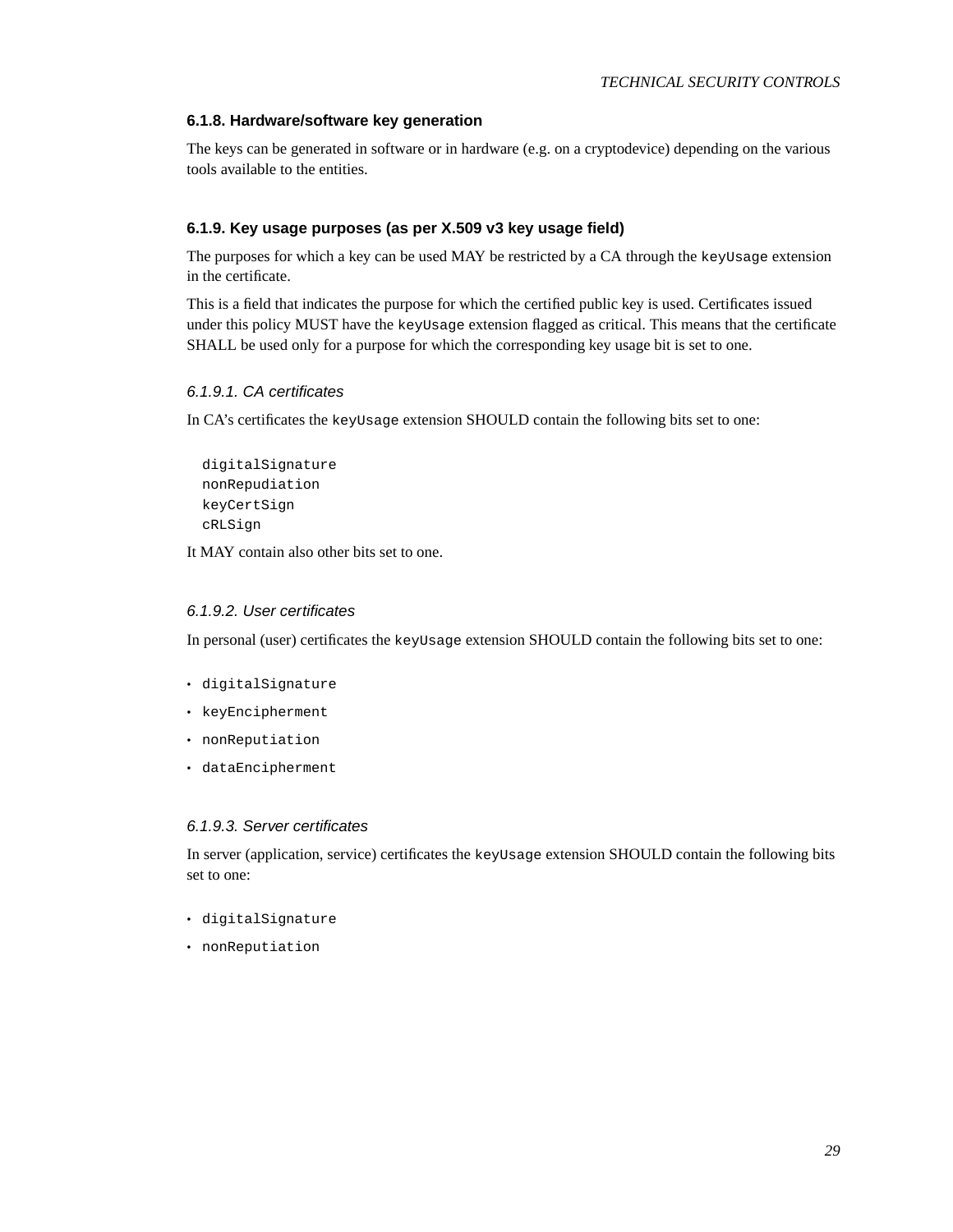### <span id="page-29-0"></span>**6.2. Private Key Protection**

### **6.2.1. Standards for cryptographic module**

This policy does not mandate the adoption of cryptographic module compliant with pre-determined standards. Every conforming CA MAY give in the CPS more details about the adoption of standard compliant module.

### <span id="page-29-1"></span>**6.2.2. Private key (n out of m) multi-person control**

The private key of individual MUST NOT be under (n out of m) multi-person control. Only private keys belonging to a CA, a hardware component or a software component MAY be under such a control: in this case the type of control MUST be specified in the CPS.

#### <span id="page-29-2"></span>**6.2.3. Private key escrow**

This policy discourages the implementation of private key escrow policy both for end entities and CA. Implementation of such policies MAY be permitted if and only if the governing law of the country in which the CA is established explicitly requires them.

### <span id="page-29-3"></span>**6.2.4. Private key backup**

This policy suggests that all the parties SHOULD maintain a backup copy of the private key in order to reconstitute it in case of destruction of the key. This backup MUST be carefully protected especially in the case of backup of private key CA.

### <span id="page-29-4"></span>**6.2.5. Private key archival**

This policy suggests the implementation of a procedure for private key archival only for private key used for encryption/decryption. Indeed it MAY be necessary to maintain a copy of a private key in order to correctly decrypt messages even if the corresponding public-key certificate is expired.

### <span id="page-29-5"></span>**6.2.6. Private key entry into cryptographic module**

The private key of all entities SHOULD be stored in an encrypted form. This provision is particularly important if the entity is a CA.

### <span id="page-29-6"></span>**6.2.7. Method of activating private key**

<span id="page-29-7"></span>Specific details about how to activate private key SHOULD be found in the CPS. As a general suggestion this policy recommends that for the activation of a private key some specific activation data MUST be entered in the cryptographic module. At least the activation data MUST consist in a PIN or passphrase, but for the most valuable private key (e.g. the ones belonging to CA) the use of hardware tokens or biometrics data is suggested.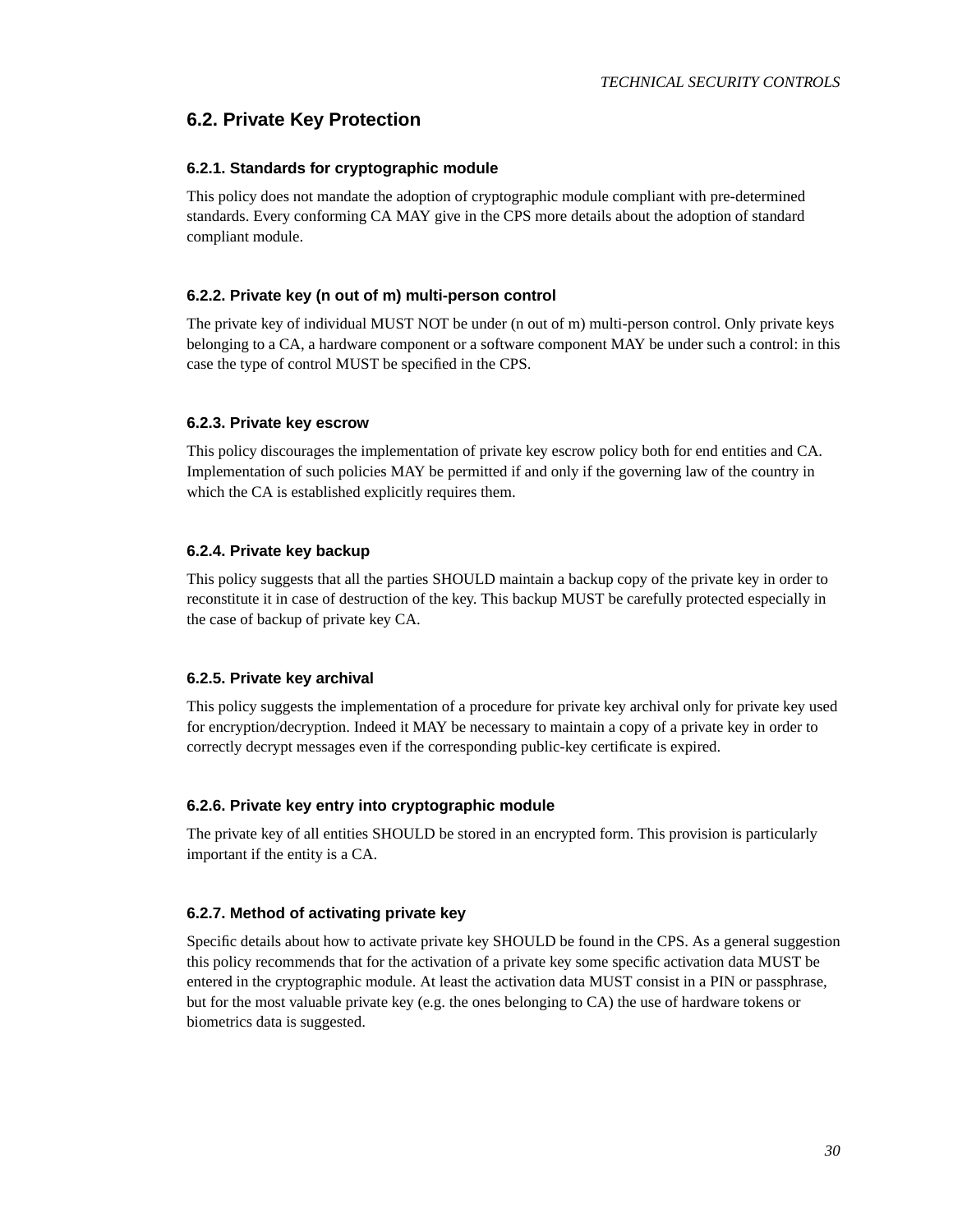### **6.2.8. Method of deactivating private key**

<span id="page-30-0"></span>No stipulation.

### **6.2.9. Method of destroying private key**

No stipulation.

### <span id="page-30-2"></span><span id="page-30-1"></span>**6.3. Other Aspects of Key Pair Management**

#### **6.3.1. Public key archival**

A conforming CA MUST archive all issued certificates. Mechanisms to provide integrity controls other than digital signatures MAY be implemented.

### <span id="page-30-3"></span>**6.3.2. Usage periods for the public and private keys**

#### 6.3.2.1. CA key pair

The validity period of a conforming CA's key pair MUST NOT extend 5 years.

#### 6.3.2.2. End entity key pair

The validity period of an end entity key pair MUST NOT extend one year.

### <span id="page-30-5"></span><span id="page-30-4"></span>**6.4. Activation Data**

#### **6.4.1. Activation data generation and installation**

Pass phrases or PINs SHALL be selected according to "best practice". This means that it is necessary to suggest a suitable minimal length for the pass phrases and to enforce mechanisms to check that pass phrases show enough entropy.

#### <span id="page-30-6"></span>**6.4.2. Activation data protection**

<span id="page-30-7"></span>Pass phrases protecting private keys SHALL be accessible only to the legitimate users (e.g. certificate holder for personal certificates, CA operators for CA signing keys, etc). An exception for this indication is the implementation of a secure archival/backup mechanism for activation data. Such a mechanism MUST be clearly defined in the CPS.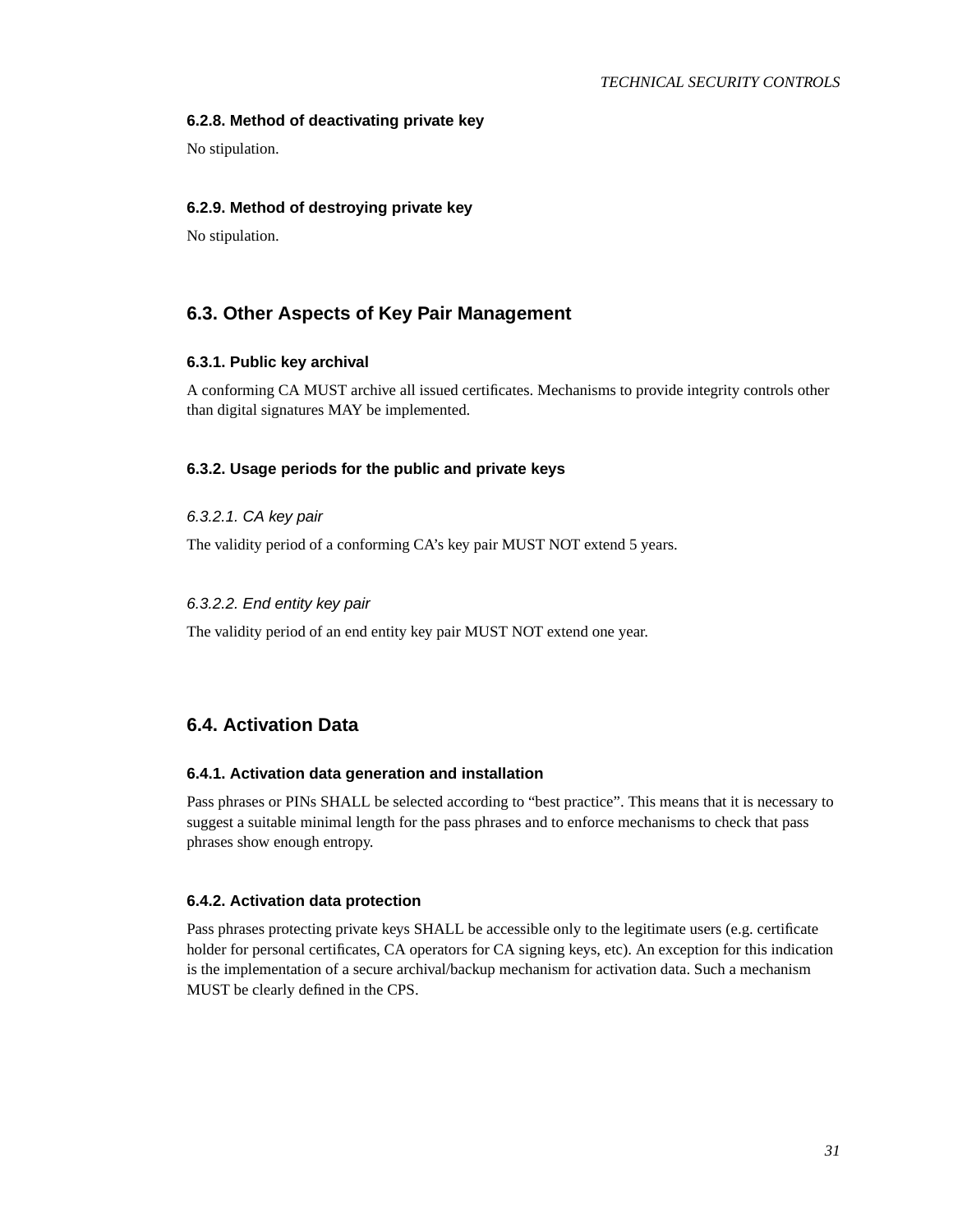### **6.4.3. Other aspects of activation data**

No stipulation

### <span id="page-31-1"></span><span id="page-31-0"></span>**6.5. Computer Security Controls**

### **6.5.1. Specific computer security technical requirements**

<span id="page-31-2"></span>No stipulation.

### **6.5.2. Computer security rating**

No stipulation.

### <span id="page-31-4"></span><span id="page-31-3"></span>**6.6. Life Cycle Technical Controls**

### **6.6.1. System development controls**

<span id="page-31-5"></span>No stipulation.

### **6.6.2. Security management controls**

<span id="page-31-6"></span>No stipulation.

### **6.6.3. Life cycle security ratings**

No stipulation.

### <span id="page-31-7"></span>**6.7. Network Security Controls**

This policy strongly suggests that the machine on which the cryptographic module used for CA operations SHOULD be kept off-line to prevent network attacks. In every case network access to the CA workstation MUST be limited in order to protect the CA's private key in an appropriate way from disclosure.

### <span id="page-31-8"></span>**6.8. Cryptographic Module Engineering Controls**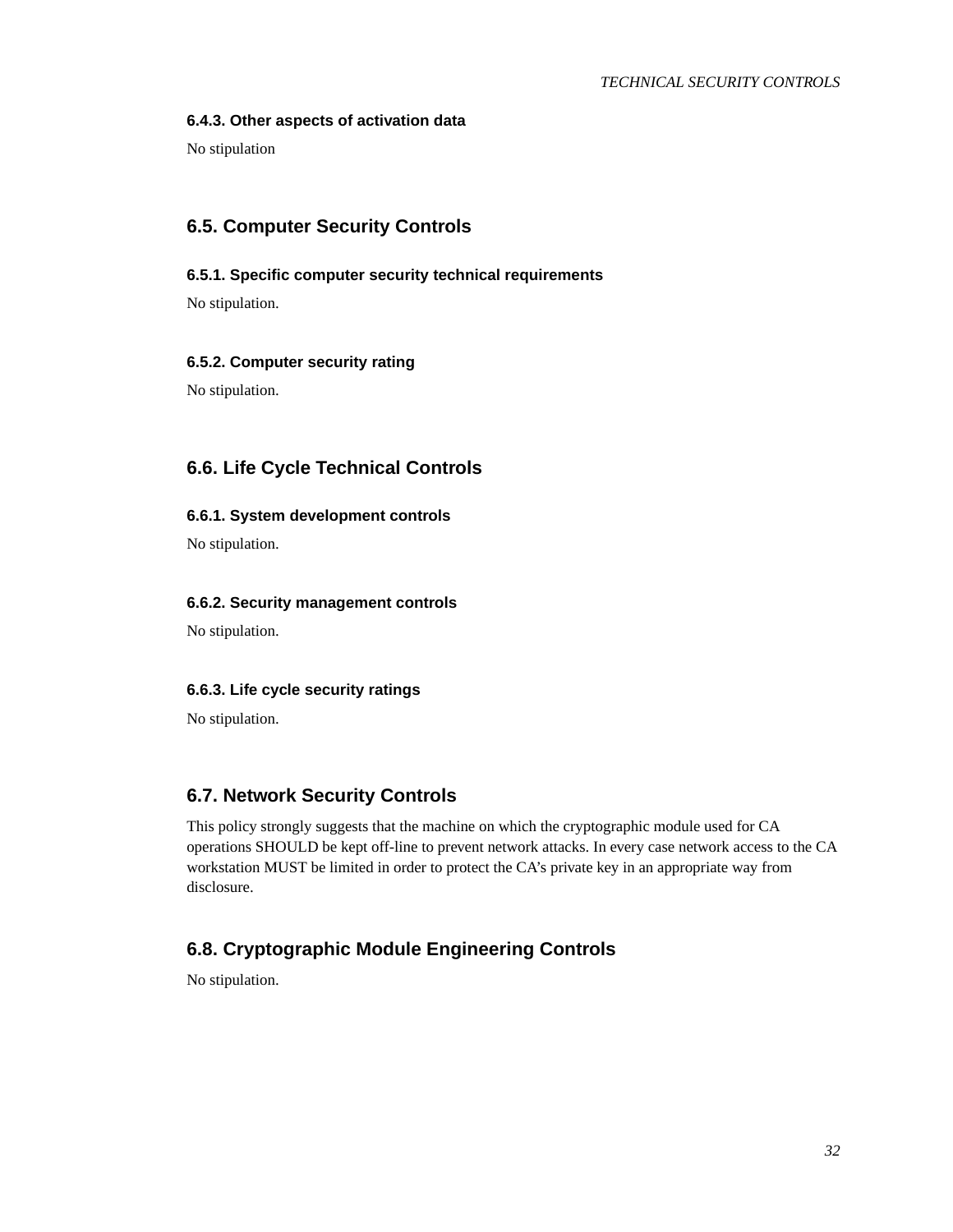# <span id="page-32-1"></span><span id="page-32-0"></span>**7. CERTIFICATE AND CRL PROFILES**

### **7.1. Certificate Profile**

In order to promote interoperability this policy strongly encourages conforming CA to issue certificates profiling them accordingly to [RFC 2459.](#page-38-5) In every case CPS MUST detail the specific profile adopted.

### <span id="page-32-2"></span>**7.1.1. Version number(s)**

<span id="page-32-3"></span>The version field in the certificate SHALL state 2, indicating X.509v3 certificates.

### **7.1.2. Certificate extensions**

In compliance with [RFC 2459](#page-38-5), the inclusion of the following certificate extensions is RECOMMENDED:

| subjectKeyIdentifier   | NOT CRITICAL        |
|------------------------|---------------------|
| authorityKeyIdentifier | <b>NOT CRITICAL</b> |
| basicConstraints       | <b>CRITICAL</b>     |
| keyUsaqe               | <b>CRITICAL</b>     |
| certificatePolicies    | <b>NOT CRITICAL</b> |

The use of other two extensions is also RECOMMENDED: cRLDistributionPoint for providing information useful to retrieve the CRL, and subjectAltNames when there is the need to include an RFC822 e-mail address or a DNS host name to a certificate. Both these two extensions SHOULD be marked as NOT CRITICAL.

### <span id="page-32-4"></span>**7.1.3. Algorithm object identifiers**

<span id="page-32-5"></span>No stipulation.

### **7.1.4. Name forms**

<span id="page-32-6"></span>All related issues MUST be specified in the CPS.

### **7.1.5. Name constraints**

<span id="page-32-7"></span>All related issues MUST be specified in the CPS.

### **7.1.6. Certificate policy Object Identifier**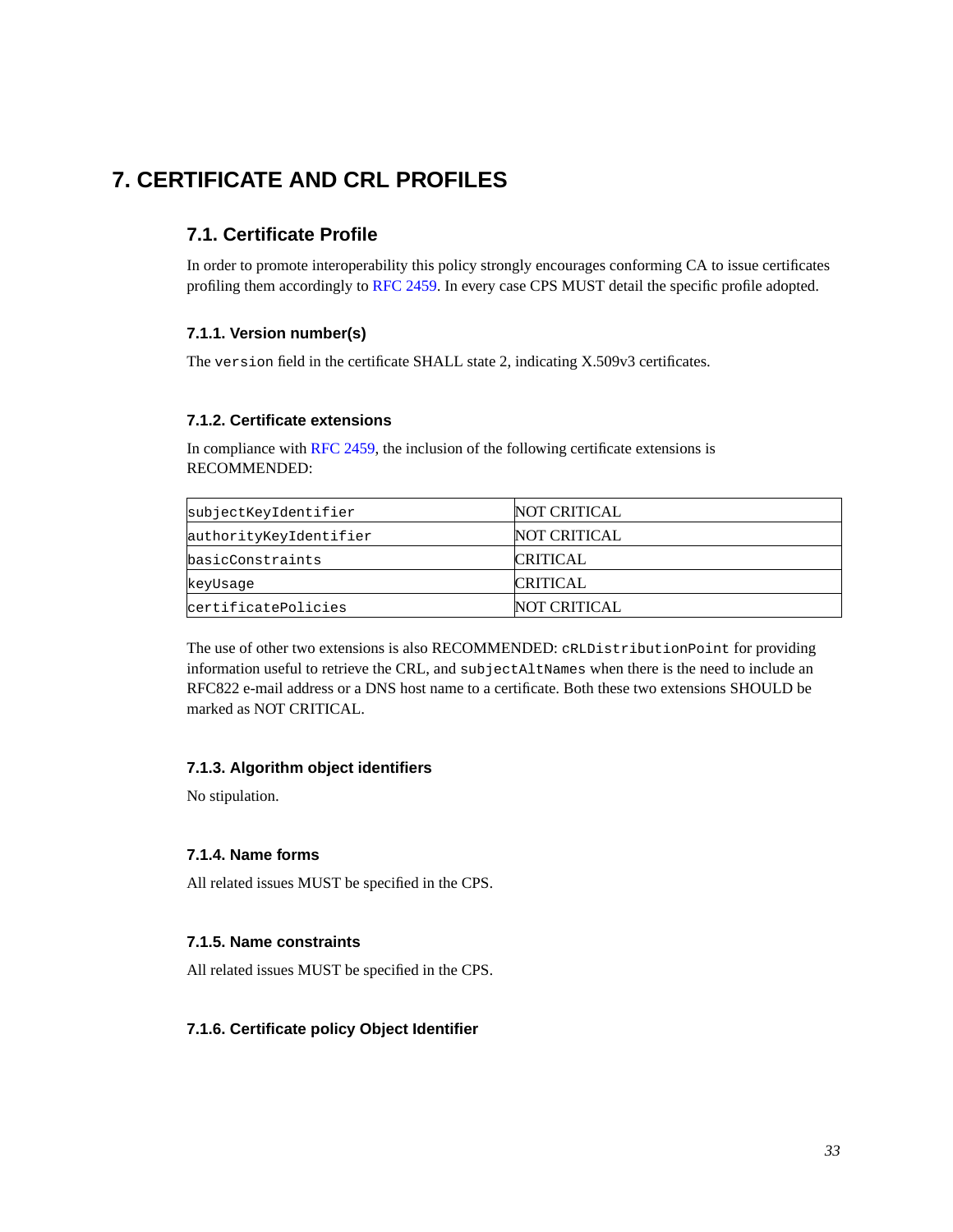Other certificate policy object identifiers are applicable if and only if the other policies identified are compliant with this policy. Conforming CA MUST contact the maintainers of the various policies to verify the level of mutual compliance. However in order to promote interoperability, following RFC 2459, this policy suggests to include only one certificate policy object identifier in a certificate.

### <span id="page-33-0"></span>**7.1.7. Usage of Policy Constraints extension**

<span id="page-33-1"></span>All related issues MUST be specified in the CPS.

### **7.1.8. Policy qualifiers syntax and semantics**

The Certificate Policies extension field has a provision for conveying, along with each certificate policy identifier, additional policy-dependent information in a qualifier field. The certificates issued under this CP SHOULD NOT use the policy qualifiers.

### <span id="page-33-2"></span>**7.1.9. Processing semantics for the critical certificate policy extension**

No stipulation

### <span id="page-33-4"></span><span id="page-33-3"></span>**7.2. CRL Profile**

### **7.2.1. Version number(s)**

<span id="page-33-5"></span>The version field in the certificate SHALL be omitted, indicating X.509v1 CRL.

### **7.2.2. CRL and CRL entry extensions**

Not applicable.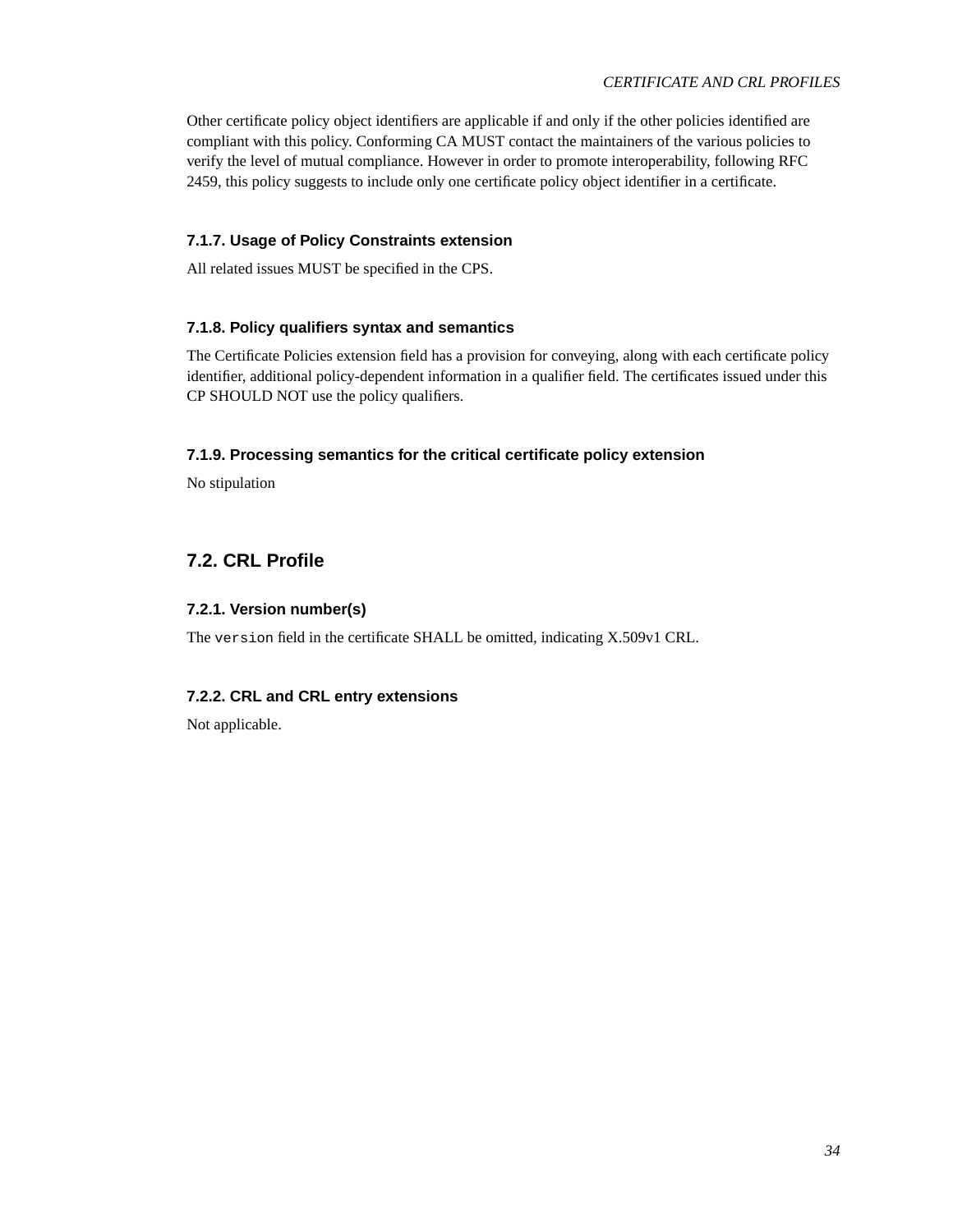# <span id="page-34-1"></span><span id="page-34-0"></span>**8. SPECIFICATION ADMINISTRATION**

### **8.1. Specification change procedures**

Editorial changes can be made to the policy and CPS. In case of substantial changes of the policy all CAs and users SHALL be notified in advance. Moreover CAs SHALL update the policy in accordance with the policy changes.

<span id="page-34-2"></span>Policy changes that imply minor technical adjustments SHALL be notified in advance.

### **8.2. Publication and notification policies**

<span id="page-34-3"></span>This policy is available at the URI: http://www.cesnet.cz/pki/CP/Basic.html.

### **8.3. CPS approval procedures**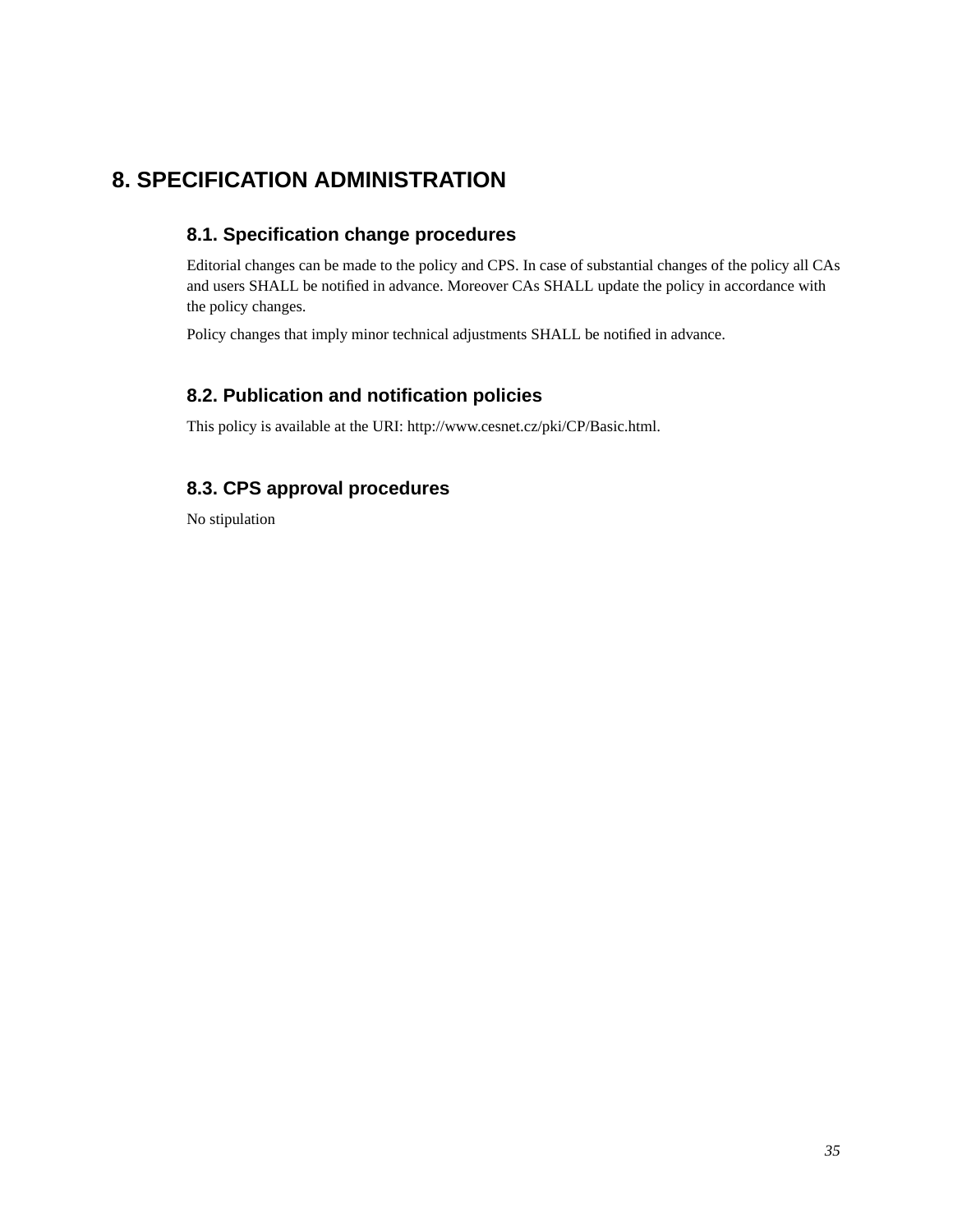# <span id="page-35-0"></span>**Glossary**

### **Certification Authority (CA)**

An authority trusted by one or more users to create and assign public key certificates. Optionally the CA may create the user's keys. It is important to note that the CA is responsible for the public key certificates during their whole lifetime, not just for issuing them.

### **CA-certificate**

A certificate for one CA's public key issued by another CA.

### **Certificate policy**

A named set of rules that indicates the applicability of a certificate to a particular community and/or class of application with common security requirements. For example, a particular certificate policy might indicate applicability of a type of certificate to the authentication of electronic data interchange transactions for the trading of goods within a given price range.

### **Certificate subject**

The entity (person, organization, or server) whose public key is certified in the certificate.

### **Certification path**

An ordered sequence of certificates which, together with the public key of the initial object in the path, can be processed to obtain that of the final object in the path.

### **Certification Practice Statement**

A statement of the practices which a certification authority employs in issuing certificates.

### **Certificate revocation list**

A CRL is a time stamped list identifying revoked certificates which is signed by a CA and made freely available in a public repository.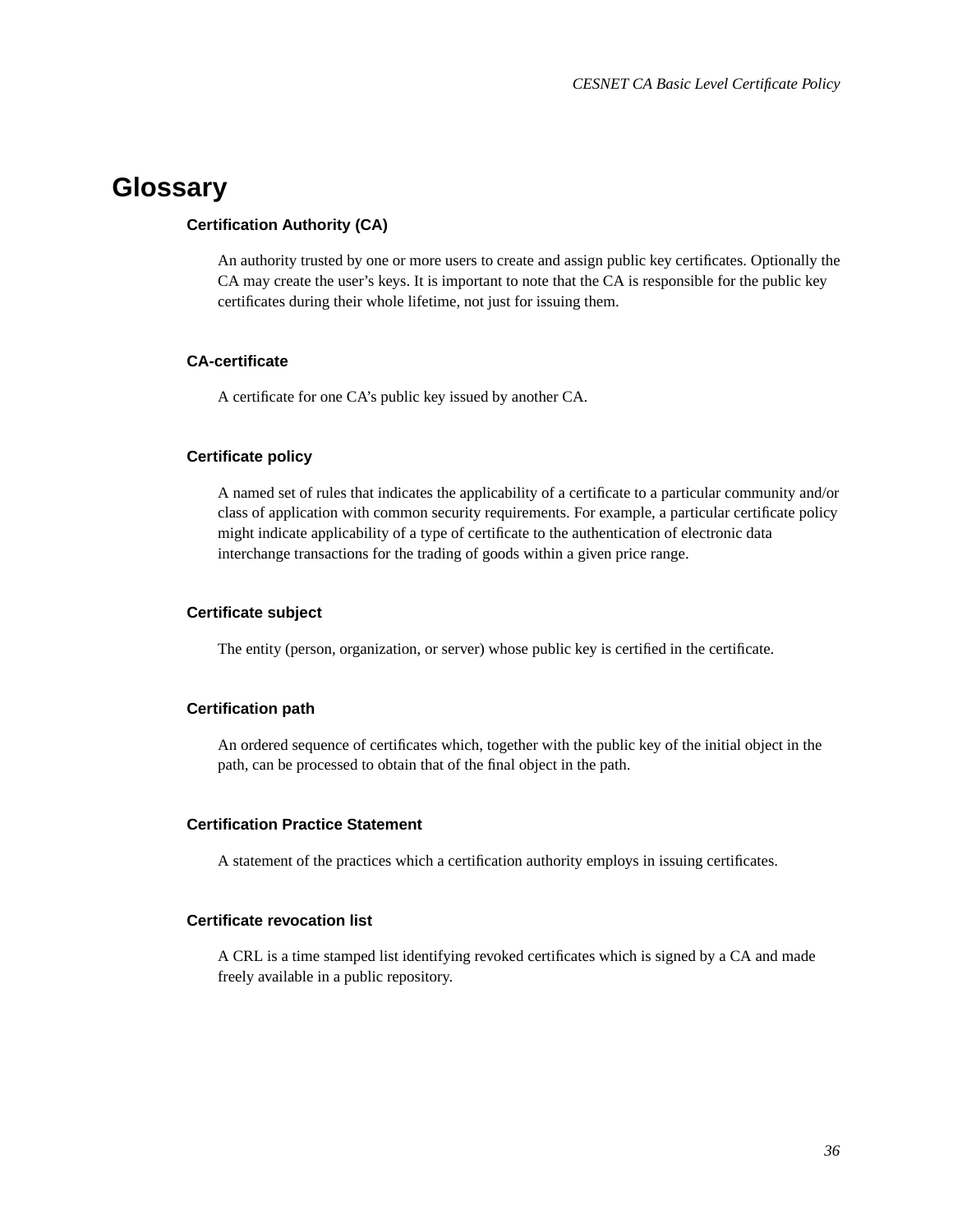### **End entity**

A person or resource that needs to have their public key certified.

### **Entity**

Any autonomous element within the Public Key Infrastructure. This may be a CA, an RA, or an End-Entity.

#### **Issuing certification authority**

In the context of a particular certificate, the issuing CA is the CA that issued the certificate (see also *[Subject certification authority](#page-36-0)*).

### **Public Key Certificate**

A data structure containing the public key of an end entity and some other information, which is digitally signed with the private key of the CA which issued it.

### **Registration authority**

An entity that is responsible for identification and authentication of certificate subjects, but that does not sign or issue certificates (i.e., an RA is delegated certain tasks on behalf of a CA).

### **Relying party**

A recipient of a certificate who acts in reliance on that certificate and/or digital signatures verified using that certificate. In this document, the terms "certificate user" and "relying party" are used interchangeably.

#### <span id="page-36-0"></span>**Subject certification authority**

In the context of a particular CA-certificate, the subject CA is the CA whose public key is certified in the certificate

### **Subscriber**

In the case of certificates issued to resources (such as web servers), the person responsible for the certificate for that resource. For certificates issued to individuals, same as certificate subject.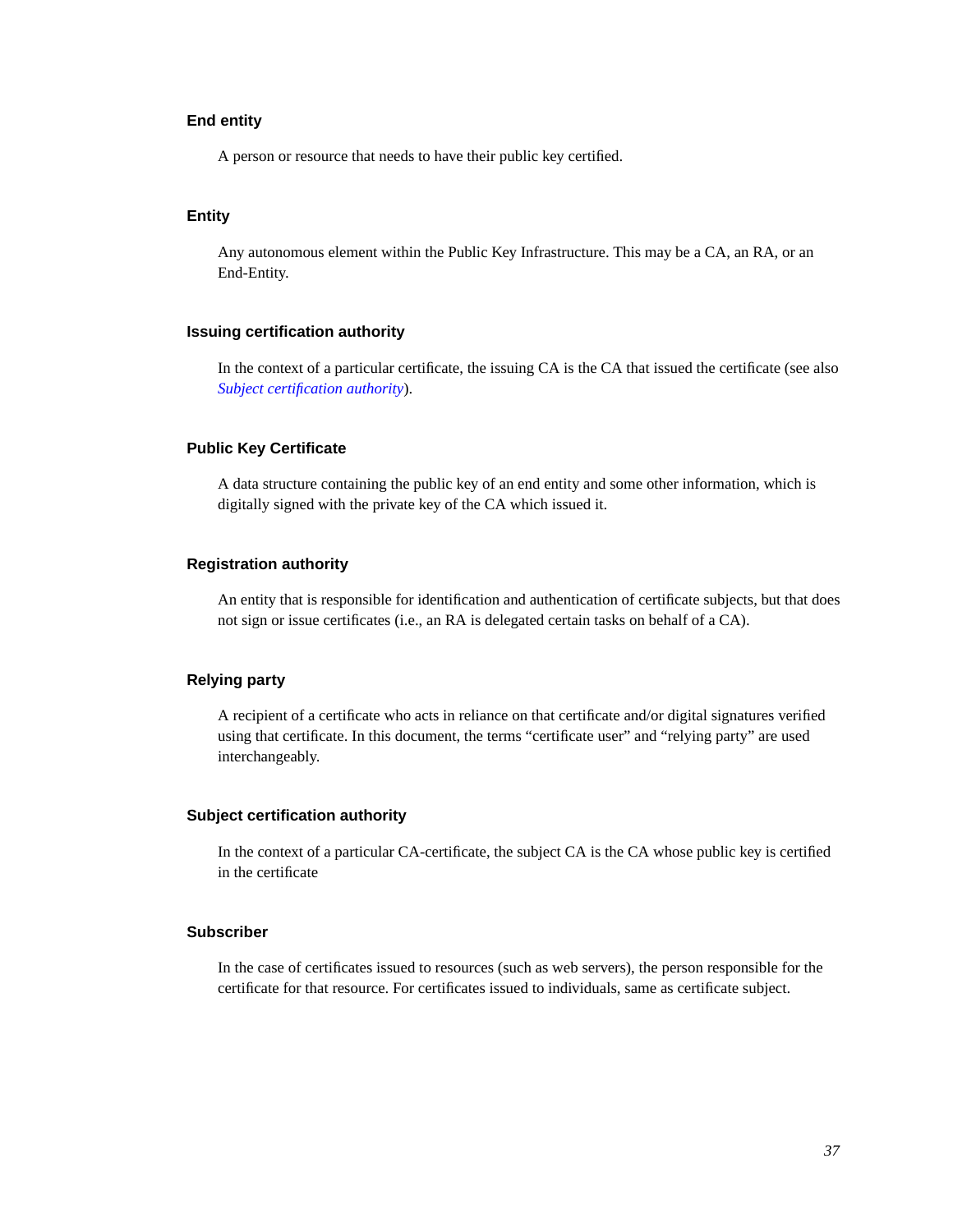# <span id="page-37-0"></span>**A. Key words for use in RFCs to Indicate Requirement Levels**

According to [RFC 2119](#page-38-2) Key words for use in RFCs to Indicate Requirement Levels , we specify how the main keywords used in RFCs should be interpreted. Authors who follow these guidelines should incorporate this phrase near the beginning of their document:

The key words "MUST", "MUST NOT", "REQUIRED", "SHALL", "SHALL NOT", "SHOULD", "SHOULD NOT;", "RECOMMENDED", "MAY", and "OPTIONAL" in this document are to be interpreted as described in [RFC 2119.](#page-38-2)

- 1. **MUST.** This word, or the terms "REQUIRED" or "SHALL", mean that the definition is an absolute requirement of the specification.
- 2. **MUST NOT.** This phrase, or the phrase "SHALL NOT", mean that the definition is an absolute prohibition of the specification.
- 3. **SHOULD.** This word, or the adjective "RECOMMENDED", mean that there may exist valid reasons in particular circumstances to ignore a particular item, but the full implications must be understood and carefully weighed before choosing a different course.
- 4. **SHOULD NOT.** This phrase, or the phrase "NOT RECOMMENDED" mean that there may exist valid reasons in particular circumstances when the particular behavior is acceptable or even useful, but the full implications should be understood and the case carefully weighed before implementing any behavior described with this label.
- 5. **MAY.** This word, or the adjective "OPTIONAL", mean that an item is truly optional. One vendor may choose to include the item because a particular marketplace requires it or because the vendor feels that it enhances the product while another vendor may omit the same item. An implementation which does not include a particular option MUST be prepared to interoperate with another implementation which does include the option, though perhaps with reduced functionality. In the same vein an implementation which does include a particular option MUST be prepared to interoperate with another implementation which does not include the option (except, of course, for the feature the option provides.)